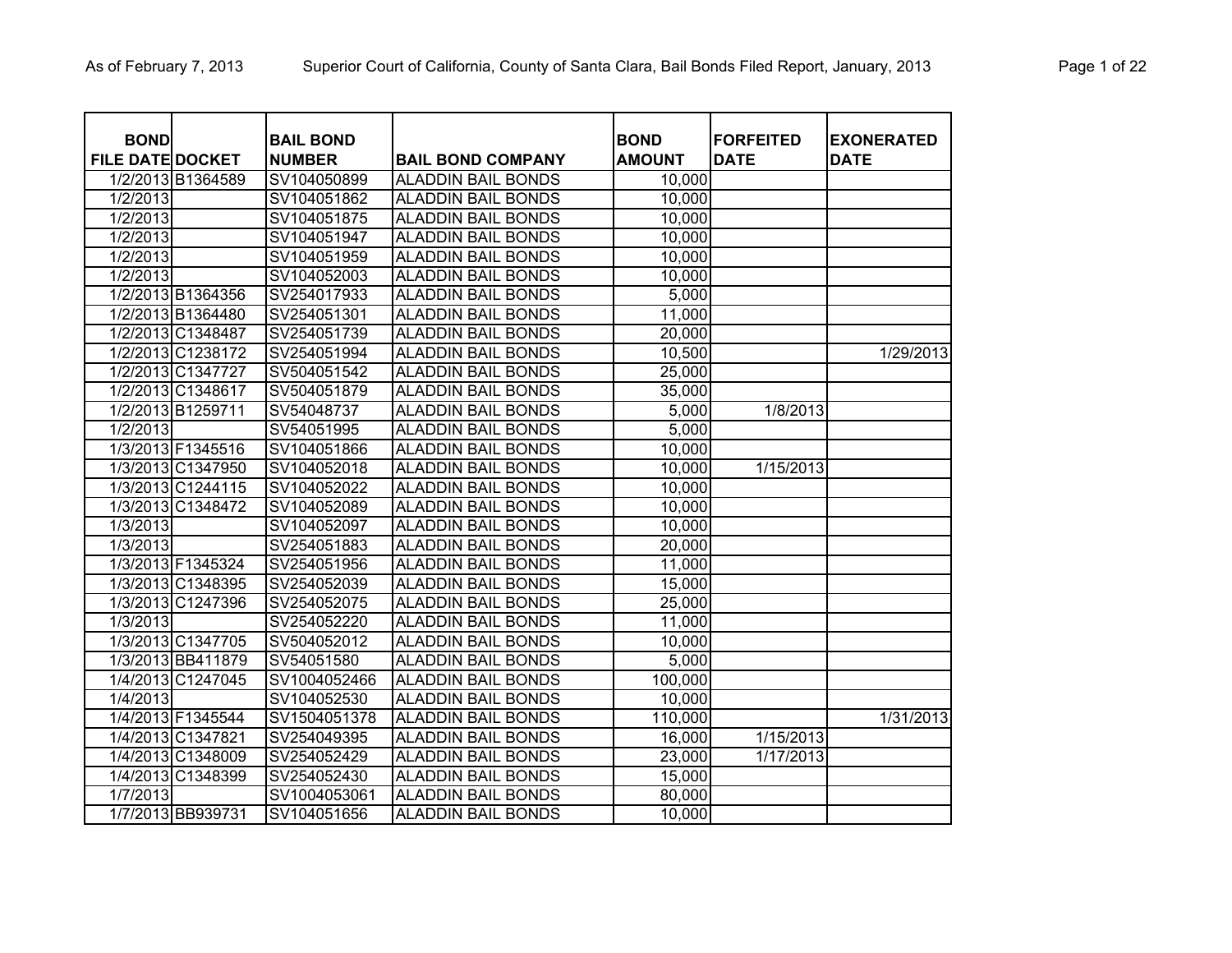| <b>BOND</b>             |                   | <b>BAIL BOND</b> |                           | <b>BOND</b>   | <b>FORFEITED</b> | <b>EXONERATED</b> |
|-------------------------|-------------------|------------------|---------------------------|---------------|------------------|-------------------|
| <b>FILE DATE DOCKET</b> |                   | <b>NUMBER</b>    | <b>BAIL BOND COMPANY</b>  | <b>AMOUNT</b> | <b>DATE</b>      | <b>DATE</b>       |
|                         | 1/7/2013 B1263427 | SV104052491      | <b>ALADDIN BAIL BONDS</b> | 7,500         |                  |                   |
| 1/7/2013                |                   | SV104052596      | <b>ALADDIN BAIL BONDS</b> | 10,000        |                  |                   |
| 1/7/2013                |                   | SV104052966      | <b>ALADDIN BAIL BONDS</b> | 10,000        |                  |                   |
|                         | 1/7/2013 C1347948 | SV104053030      | <b>ALADDIN BAIL BONDS</b> | 10,000        |                  |                   |
| 1/7/2013                |                   | SV104053272      | <b>ALADDIN BAIL BONDS</b> | 10,000        |                  |                   |
|                         | 1/7/2013 C1348923 | SV254052720.     | <b>ALADDIN BAIL BONDS</b> | 25,000        | 1/31/2013        |                   |
|                         | 1/7/2013 C1348019 | SV254052738      | <b>ALADDIN BAIL BONDS</b> | 25,000        |                  |                   |
|                         | 1/7/2013 C1347907 | SV254052747      | <b>ALADDIN BAIL BONDS</b> | 11,000        |                  |                   |
| 1/7/2013                |                   | SV254052861      | <b>ALADDIN BAIL BONDS</b> | 11,000        |                  |                   |
|                         | 1/7/2013 C1247313 | SV254053088      | <b>ALADDIN BAIL BONDS</b> | 12,000        |                  |                   |
| 1/7/2013                |                   | SV254053202      | <b>ALADDIN BAIL BONDS</b> | 25,000        |                  |                   |
| 1/7/2013                |                   | SV254053248      | <b>ALADDIN BAIL BONDS</b> | 11,000        |                  |                   |
| 1/7/2013                |                   | SV254053364      | <b>ALADDIN BAIL BONDS</b> | 25,000        |                  | 1/22/2013         |
|                         | 1/7/2013 C1349155 | SV254053388      | <b>ALADDIN BAIL BONDS</b> | 25,000        |                  |                   |
|                         | 1/7/2013 C1348525 | SV254053402      | <b>ALADDIN BAIL BONDS</b> | 25,000        |                  |                   |
|                         | 1/7/2013 C1241704 | SV254053429      | <b>ALADDIN BAIL BONDS</b> | 20,000        |                  |                   |
| 1/7/2013                |                   | SV254053449      | <b>ALADDIN BAIL BONDS</b> | 15,000        |                  |                   |
| 1/7/2013                |                   | SV504052928      | <b>ALADDIN BAIL BONDS</b> | 36,000        |                  |                   |
|                         | 1/7/2013 C1348757 | SV504053040      | <b>ALADDIN BAIL BONDS</b> | 50,000        |                  |                   |
|                         | 1/7/2013 C1235683 | SV54047131       | <b>ALADDIN BAIL BONDS</b> | 4,000         | 1/29/2013        |                   |
|                         | 1/7/2013 C1231446 | SV54047132       | <b>ALADDIN BAIL BONDS</b> | 4,000         |                  |                   |
|                         | 1/7/2013 C1238788 | SV54050190       | <b>ALADDIN BAIL BONDS</b> | 5,000         |                  |                   |
|                         | 1/7/2013 B1263509 | SV54052561       | <b>ALADDIN BAIL BONDS</b> | 5,000         |                  |                   |
|                         | 1/7/2013 C1227940 | SV54052600       | <b>ALADDIN BAIL BONDS</b> | 5,000         |                  |                   |
|                         | 1/7/2013 C1246736 | SV54052889       | <b>ALADDIN BAIL BONDS</b> | 5,000         |                  | 1/7/2013          |
|                         | 1/7/2013 C1244203 | SV54052890       | ALADDIN BAIL BONDS        | 3,000         |                  | 1/7/2013          |
| 1/7/2013                |                   | SV54053001       | <b>ALADDIN BAIL BONDS</b> | 5,000         |                  |                   |
|                         | 1/8/2013 C1349378 | SV1004053480     | <b>ALADDIN BAIL BONDS</b> | 51,000        |                  |                   |
|                         | 1/8/2013 F1243722 | SV104053225      | <b>ALADDIN BAIL BONDS</b> | 8,000         |                  |                   |
|                         | 1/8/2013 C1238071 | SV254052191      | <b>ALADDIN BAIL BONDS</b> | 25,000        |                  |                   |
|                         | 1/8/2013 B1364110 | SV254052780      | <b>ALADDIN BAIL BONDS</b> | 1,000         |                  |                   |
|                         | 1/8/2013 B1364108 | SV254052875      | <b>ALADDIN BAIL BONDS</b> | 25,000        |                  |                   |
|                         | 1/8/2013 F1345205 | SV254053169      | <b>ALADDIN BAIL BONDS</b> | 20,000        |                  |                   |
|                         | 1/8/2013 B1364218 | SV254053305      | <b>ALADDIN BAIL BONDS</b> | 25,000        |                  |                   |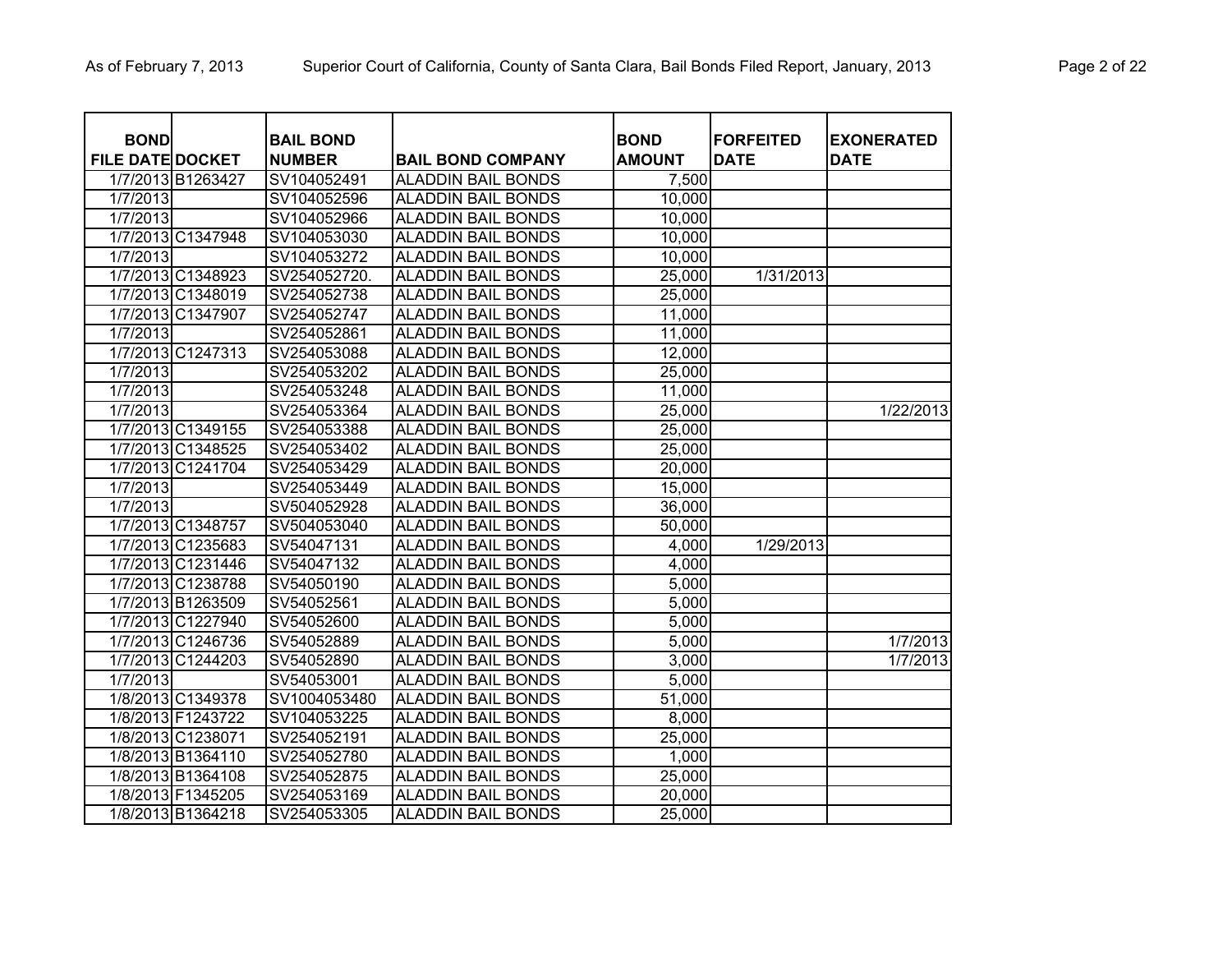| <b>BOND</b>             |                    | <b>BAIL BOND</b> |                           | <b>BOND</b>   | <b>FORFEITED</b> | <b>EXONERATED</b> |
|-------------------------|--------------------|------------------|---------------------------|---------------|------------------|-------------------|
| <b>FILE DATE DOCKET</b> |                    | <b>NUMBER</b>    | <b>BAIL BOND COMPANY</b>  | <b>AMOUNT</b> | <b>DATE</b>      | <b>DATE</b>       |
| 1/8/2013                |                    | SV254053318      | <b>ALADDIN BAIL BONDS</b> | 25,000        |                  |                   |
|                         | 1/8/2013 C1243455  | SV254053649      | <b>ALADDIN BAIL BONDS</b> | 25,000        |                  |                   |
|                         | 1/8/2013 F1242176  | SV504053087      | <b>ALADDIN BAIL BONDS</b> | 50,000        | 1/31/2013        |                   |
| 1/8/2013                |                    | SV504053259      | <b>ALADDIN BAIL BONDS</b> | 25,000        |                  |                   |
|                         | 1/8/2013 B1364631  | SV504053361      | <b>ALADDIN BAIL BONDS</b> | 45,000        |                  |                   |
|                         | 1/8/2013 B1364637  | SV54052950       | <b>ALADDIN BAIL BONDS</b> | 5,000         |                  |                   |
|                         | 1/8/2013 F1245110  | SV54053167       | <b>ALADDIN BAIL BONDS</b> | 1,000         |                  |                   |
|                         | 1/8/2013 F1244832  | SV54053168       | <b>ALADDIN BAIL BONDS</b> | 5,000         |                  |                   |
|                         | 1/8/2013 C1240593  | SV54053635       | <b>ALADDIN BAIL BONDS</b> | 5,000         |                  |                   |
|                         | 1/8/2013 C1237036  | SV54053636       | <b>ALADDIN BAIL BONDS</b> | 5,000         |                  |                   |
| 1/8/2013                |                    | SV54053650       | <b>ALADDIN BAIL BONDS</b> | 2,000         |                  |                   |
|                         | 1/9/2013 C1245999  | SV1004053833     | <b>ALADDIN BAIL BONDS</b> | 80,000        |                  |                   |
|                         | 1/9/2013 B1364258  | SV104053640      | <b>ALADDIN BAIL BONDS</b> | 10,000        |                  |                   |
|                         | 1/9/2013 C1348189  | SV254053867      | <b>ALADDIN BAIL BONDS</b> | 25,000        |                  |                   |
|                         | 1/9/2013 C1348354  | SV254053909      | <b>ALADDIN BAIL BONDS</b> | 11,000        |                  |                   |
|                         | 1/9/2013 C1348262  | SV504053624      | <b>ALADDIN BAIL BONDS</b> | 25,000        |                  |                   |
|                         | 1/9/2013 F1140363  | SV504053639      | <b>ALADDIN BAIL BONDS</b> | 35,000        |                  |                   |
|                         | 1/10/2013 F1244986 | SV1004050892     | <b>ALADDIN BAIL BONDS</b> | 5,000         |                  |                   |
|                         | 1/10/2013 C1246420 | SV104052679      | <b>ALADDIN BAIL BONDS</b> | 10,000        |                  |                   |
| 1/10/2013               |                    | SV1504053965     | <b>ALADDIN BAIL BONDS</b> | 101,000       |                  |                   |
|                         | 1/10/2013 C1246090 | SV254053421      | <b>ALADDIN BAIL BONDS</b> | 5,000         |                  |                   |
|                         | 1/10/2013 B1364699 | SV254053705      | <b>ALADDIN BAIL BONDS</b> | 11,000        |                  |                   |
|                         | 1/10/2013 B1364219 | SV254053884      | <b>ALADDIN BAIL BONDS</b> | 20,000        |                  |                   |
|                         | 1/10/2013 C1348168 | SV254054188      | <b>ALADDIN BAIL BONDS</b> | 20,000        |                  |                   |
|                         | 1/10/2013 C1236022 | SV504054136      | <b>ALADDIN BAIL BONDS</b> | 40,000        | 1/23/2013        |                   |
|                         | 1/10/2013 C1225460 | SV54047289       | <b>ALADDIN BAIL BONDS</b> | 3,000         | 1/16/2013        |                   |
|                         | 1/10/2013 C1245856 | SV54053656       | <b>ALADDIN BAIL BONDS</b> | 5,000         |                  |                   |
|                         | 1/10/2013 B1264005 | SV54053814       | <b>ALADDIN BAIL BONDS</b> | 5,000         |                  |                   |
|                         | 1/11/2013 C1349310 | SV104054184      | <b>ALADDIN BAIL BONDS</b> | 6,250         | 2/6/2013         |                   |
|                         | 1/11/2013 C1227137 | SV104054272      | <b>ALADDIN BAIL BONDS</b> | 7,500         |                  |                   |
|                         | 1/11/2013 C1240068 | SV104054419      | <b>ALADDIN BAIL BONDS</b> | 10,000        |                  |                   |
| 1/11/2013               |                    | SV254054110      | <b>ALADDIN BAIL BONDS</b> | 25,000        |                  |                   |
| 1/11/2013               |                    | SV254054255      | <b>ALADDIN BAIL BONDS</b> | 25,000        |                  |                   |
|                         | 1/11/2013 CC935434 | SV254054340      | <b>ALADDIN BAIL BONDS</b> | 25,000        |                  |                   |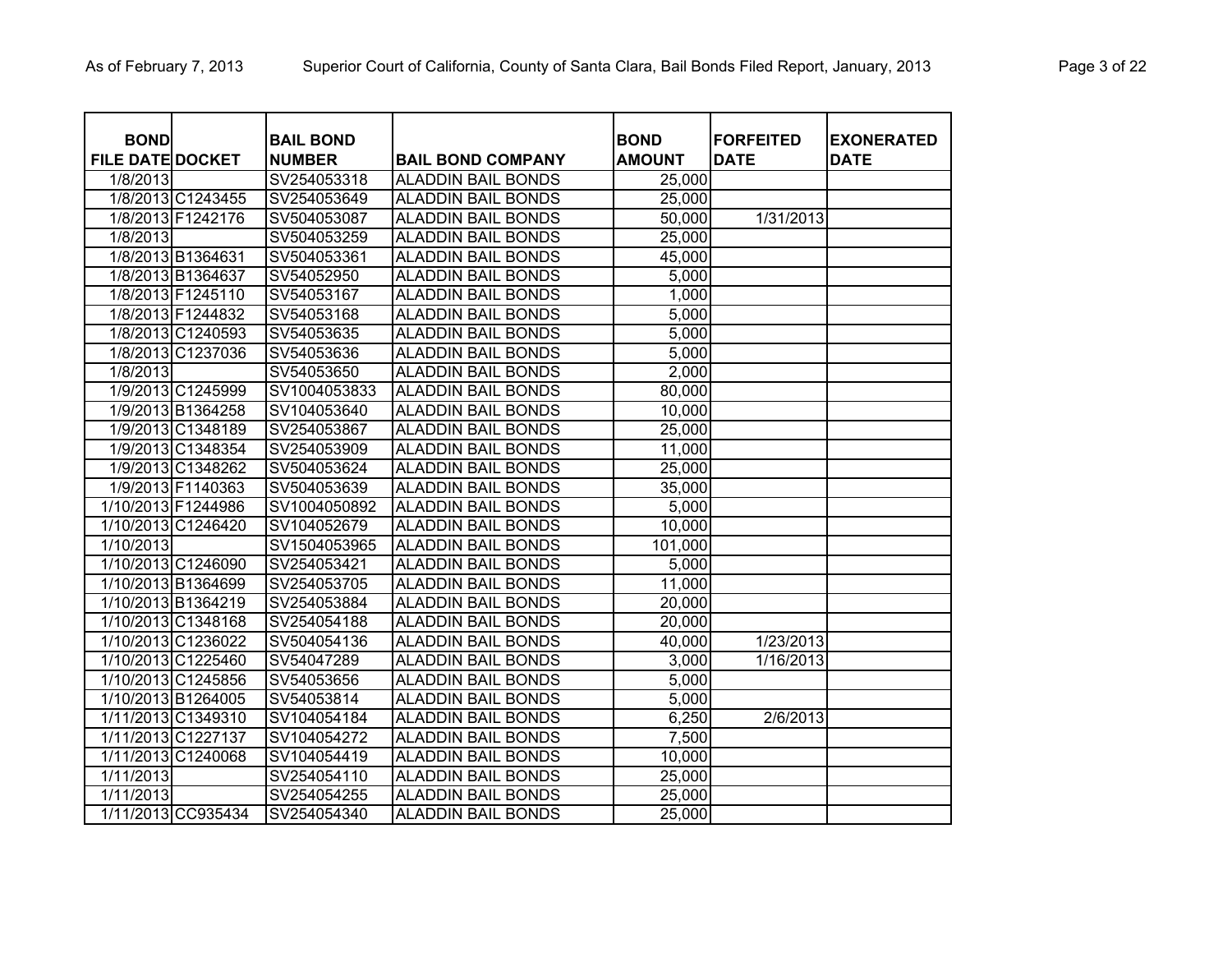| <b>BOND</b><br><b>FILE DATE DOCKET</b> |                    | <b>BAIL BOND</b><br><b>NUMBER</b> | <b>BAIL BOND COMPANY</b>  | <b>BOND</b><br><b>AMOUNT</b> | <b>FORFEITED</b><br><b>DATE</b> | <b>EXONERATED</b><br><b>DATE</b> |
|----------------------------------------|--------------------|-----------------------------------|---------------------------|------------------------------|---------------------------------|----------------------------------|
| 1/11/2013 C1349461                     |                    | SV254054424                       | <b>ALADDIN BAIL BONDS</b> | 11,000                       |                                 |                                  |
| 1/11/2013 F1245043                     |                    | SV504054132                       | <b>ALADDIN BAIL BONDS</b> | 30,000                       | 1/25/2013                       |                                  |
| 1/11/2013 C1348381                     |                    | SV504054430                       | <b>ALADDIN BAIL BONDS</b> | 30,000                       |                                 |                                  |
|                                        | 1/11/2013 B1263392 | SV54054161                        | <b>ALADDIN BAIL BONDS</b> | 5,000                        |                                 |                                  |
| 1/14/2013                              |                    | SV1004054741                      | <b>ALADDIN BAIL BONDS</b> | 60,000                       |                                 |                                  |
| 1/14/2013 C1347907                     |                    | SV1004055025                      | <b>ALADDIN BAIL BONDS</b> | 81,000                       |                                 |                                  |
| 1/14/2013                              |                    | SV104054663                       | <b>ALADDIN BAIL BONDS</b> | 10,000                       |                                 |                                  |
|                                        | 1/14/2013 CC953560 | SV104054816                       | <b>ALADDIN BAIL BONDS</b> | 7,000                        |                                 |                                  |
|                                        | 1/14/2013 C1241113 | SV104054927                       | <b>ALADDIN BAIL BONDS</b> | 7,000                        |                                 | 1/30/2013                        |
| 1/14/2013                              |                    | SV104054969                       | <b>ALADDIN BAIL BONDS</b> | 10,000                       |                                 |                                  |
|                                        | 1/14/2013 C1349304 | SV104055232                       | <b>ALADDIN BAIL BONDS</b> | 10,000                       |                                 |                                  |
|                                        | 1/14/2013 C1347898 | SV104055247                       | <b>ALADDIN BAIL BONDS</b> | 10,000                       |                                 |                                  |
| 1/14/2013                              |                    | SV254054546                       | <b>ALADDIN BAIL BONDS</b> | 11,000                       |                                 |                                  |
| 1/14/2013 C1245997                     |                    | SV254054710                       | <b>ALADDIN BAIL BONDS</b> | 25,000                       |                                 |                                  |
| 1/14/2013                              |                    | SV254055079                       | <b>ALADDIN BAIL BONDS</b> | 15,000                       |                                 |                                  |
| 1/14/2013                              |                    | SV4054893                         | <b>ALADDIN BAIL BONDS</b> | 30,000                       |                                 |                                  |
|                                        | 1/14/2013 C1347655 | SV504054947                       | <b>ALADDIN BAIL BONDS</b> | 50,000                       |                                 |                                  |
|                                        | 1/14/2013 C1243762 | SV504055210                       | <b>ALADDIN BAIL BONDS</b> | 30,000                       |                                 |                                  |
|                                        | 1/14/2013 C1247064 | SV54054025                        | <b>ALADDIN BAIL BONDS</b> | 5,000                        |                                 |                                  |
|                                        | 1/14/2013 C1236040 | SV54054731                        | <b>ALADDIN BAIL BONDS</b> | 5,000                        |                                 |                                  |
|                                        | 1/14/2013 C1245514 | SV54055005                        | <b>ALADDIN BAIL BONDS</b> | 5,000                        |                                 |                                  |
|                                        | 1/14/2013 C1246854 | SV54055065                        | <b>ALADDIN BAIL BONDS</b> | 5,000                        |                                 |                                  |
|                                        | 1/14/2013 C1245949 | SV54055164                        | <b>ALADDIN BAIL BONDS</b> | 5,000                        |                                 |                                  |
| 1/15/2013                              |                    | SV104056736                       | <b>ALADDIN BAIL BONDS</b> | 10,000                       |                                 |                                  |
|                                        | 1/15/2013 BB945063 | SV254055046                       | <b>ALADDIN BAIL BONDS</b> | 10,000                       |                                 |                                  |
| 1/15/2013 F1242374                     |                    | SV504054781                       | <b>ALADDIN BAIL BONDS</b> | 50,000                       |                                 |                                  |
| 1/15/2013                              |                    | SV54054799                        | <b>ALADDIN BAIL BONDS</b> | 5,000                        |                                 |                                  |
|                                        | 1/15/2013 F1345474 | SV54054989                        | <b>ALADDIN BAIL BONDS</b> | 5,000                        |                                 |                                  |
|                                        | 1/15/2013 B1364110 | SV54055013                        | <b>ALADDIN BAIL BONDS</b> | 1,000                        |                                 |                                  |
|                                        | 1/15/2013 C1228984 | SV54056629                        | <b>ALADDIN BAIL BONDS</b> | 5,000                        |                                 |                                  |
| 1/16/2013                              |                    | SV104056828                       | <b>ALADDIN BAIL BONDS</b> | 10,000                       |                                 |                                  |
| 1/16/2013                              |                    | SV254056600                       | <b>ALADDIN BAIL BONDS</b> | 20,000                       |                                 |                                  |
| 1/16/2013                              |                    | SV254056811                       | <b>ALADDIN BAIL BONDS</b> | 21,000                       |                                 |                                  |
| 1/16/2013                              |                    | SV254056891                       | <b>ALADDIN BAIL BONDS</b> | 11,000                       |                                 |                                  |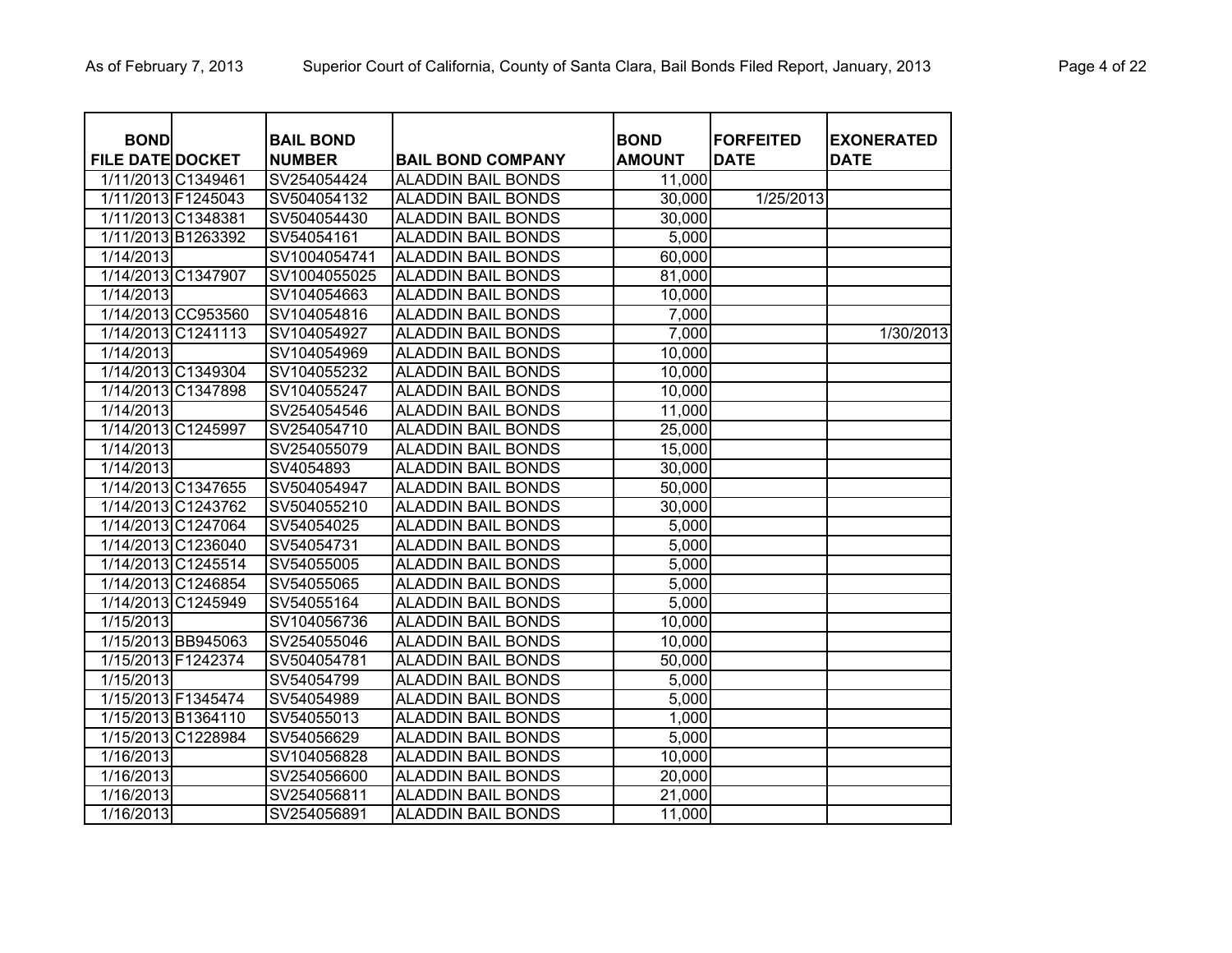| <b>BOND</b>             |                    | <b>BAIL BOND</b> |                           | <b>BOND</b>   | <b>FORFEITED</b> | <b>EXONERATED</b> |
|-------------------------|--------------------|------------------|---------------------------|---------------|------------------|-------------------|
| <b>FILE DATE DOCKET</b> |                    | <b>NUMBER</b>    | <b>BAIL BOND COMPANY</b>  | <b>AMOUNT</b> | <b>DATE</b>      | <b>DATE</b>       |
|                         | 1/16/2013 C1348481 | SV254056979      | <b>ALADDIN BAIL BONDS</b> | 22,000        |                  |                   |
|                         | 1/16/2013 B1261913 | SV504056677      | <b>ALADDIN BAIL BONDS</b> | 35,000        |                  |                   |
|                         | 1/16/2013 C1348416 | SV504056992      | <b>ALADDIN BAIL BONDS</b> | 50,000        |                  |                   |
|                         | 1/17/2013 B1259646 | SV1004056805     | <b>ALADDIN BAIL BONDS</b> | 75,000        |                  |                   |
| 1/17/2013               |                    | SV254056849      | <b>ALADDIN BAIL BONDS</b> | 15,000        |                  |                   |
| 1/17/2013 F1345367      |                    | SV504056896      | <b>ALADDIN BAIL BONDS</b> | 50,000        |                  |                   |
|                         | 1/17/2013 C1348337 | SV504057146      | <b>ALADDIN BAIL BONDS</b> | 50,000        |                  |                   |
|                         | 1/17/2013 C1348339 | SV504057187      | <b>ALADDIN BAIL BONDS</b> | 5,000         | 2/4/2013         |                   |
|                         | 1/18/2013 BB944563 | SV54057084       | <b>ALADDIN BAIL BONDS</b> | 5,000         |                  |                   |
|                         | 1/22/2013 C1348758 | SV1004057203     | <b>ALADDIN BAIL BONDS</b> | 100,000       |                  |                   |
|                         | 1/22/2013 C1348519 | SV1004057670     | <b>ALADDIN BAIL BONDS</b> | 100,000       |                  |                   |
|                         | 1/22/2013 F1345495 | SV104057188      | <b>ALADDIN BAIL BONDS</b> | 10,000        |                  |                   |
| 1/22/2013               |                    | SV104057485      | <b>ALADDIN BAIL BONDS</b> | 10,000        |                  |                   |
|                         | 1/22/2013 C1348913 | SV104058048      | <b>ALADDIN BAIL BONDS</b> | 10,000        |                  |                   |
| 1/22/2013               |                    | SV254057180      | <b>ALADDIN BAIL BONDS</b> | 10,000        |                  |                   |
| 1/22/2013               |                    | SV254057301      | <b>ALADDIN BAIL BONDS</b> | 17,000        |                  |                   |
|                         | 1/22/2013 C1348415 | SV254058164      | <b>ALADDIN BAIL BONDS</b> | 20,000        |                  |                   |
|                         | 1/22/2013 C1348410 | SV254058165      | <b>ALADDIN BAIL BONDS</b> | 20,000        |                  |                   |
|                         | 1/22/2013 F1244070 | SV254058537      | <b>ALADDIN BAIL BONDS</b> | 5,000         |                  |                   |
|                         | 1/22/2013 C1348481 | SV504057103      | <b>ALADDIN BAIL BONDS</b> | 50,000        |                  |                   |
|                         | 1/22/2013 C1242531 | SV504057456      | <b>ALADDIN BAIL BONDS</b> | 5,000         |                  |                   |
| 1/22/2013 F1244621      |                    | SV54057350       | <b>ALADDIN BAIL BONDS</b> | 5,000         |                  |                   |
|                         | 1/23/2013 C1229580 | SV1004057392     | <b>ALADDIN BAIL BONDS</b> | 100,000       |                  |                   |
|                         | 1/23/2013 C1348724 | SV1004058329     | <b>ALADDIN BAIL BONDS</b> | 51,000        | 2/4/2013         |                   |
| 1/23/2013               |                    | SV1004058456     | <b>ALADDIN BAIL BONDS</b> | 100,000       |                  |                   |
|                         | 1/23/2013 C1247374 | SV104056831      | <b>ALADDIN BAIL BONDS</b> | 6,000         |                  |                   |
| 1/23/2013               |                    | SV104057446      | <b>ALADDIN BAIL BONDS</b> | 10,000        |                  |                   |
| 1/23/2013               |                    | SV104057858      | <b>ALADDIN BAIL BONDS</b> | 2,000         |                  |                   |
|                         | 1/23/2013 F1139386 | SV104058015      | <b>ALADDIN BAIL BONDS</b> | 8,000         |                  |                   |
| 1/23/2013               |                    | SV104058083      | <b>ALADDIN BAIL BONDS</b> | 10,000        |                  |                   |
|                         | 1/23/2013 C1239708 | SV104058435      | <b>ALADDIN BAIL BONDS</b> | 10,000        |                  |                   |
| 1/23/2013               |                    | SV104058527      | <b>ALADDIN BAIL BONDS</b> | 10,000        |                  |                   |
| 1/23/2013               |                    | SV104058605      | <b>ALADDIN BAIL BONDS</b> | 10,000        |                  |                   |
|                         | 1/23/2013 C1246622 | SV104058693      | <b>ALADDIN BAIL BONDS</b> | 10,000        |                  |                   |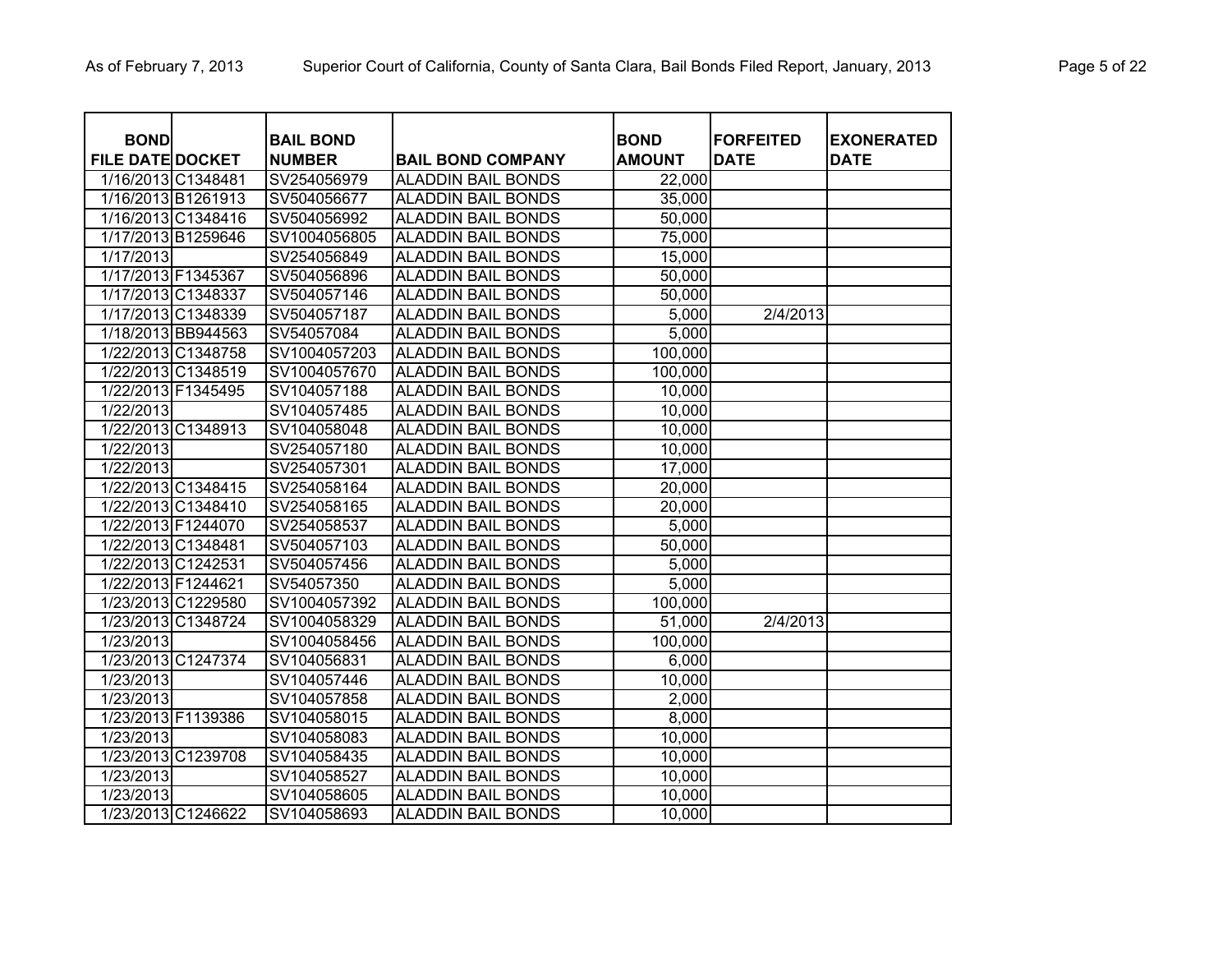| <b>BOND</b><br><b>FILE DATE DOCKET</b> |                    | <b>BAIL BOND</b><br><b>NUMBER</b> |                                                       | <b>BOND</b><br><b>AMOUNT</b> | <b>FORFEITED</b><br><b>DATE</b> | <b>EXONERATED</b><br><b>DATE</b> |
|----------------------------------------|--------------------|-----------------------------------|-------------------------------------------------------|------------------------------|---------------------------------|----------------------------------|
| 1/23/2013                              |                    | SV254035193                       | <b>BAIL BOND COMPANY</b><br><b>ALADDIN BAIL BONDS</b> | 16,000                       |                                 |                                  |
|                                        | 1/23/2013 C1229722 | SV254054095                       | <b>ALADDIN BAIL BONDS</b>                             | 25,000                       |                                 |                                  |
|                                        | 1/23/2013 C1239398 | SV254057094                       | <b>ALADDIN BAIL BONDS</b>                             | 25,000                       |                                 |                                  |
|                                        | 1/23/2013 BB410155 | SV254057458                       | <b>ALADDIN BAIL BONDS</b>                             | 15,000                       |                                 |                                  |
|                                        | 1/23/2013 C1225798 | SV254057479                       | <b>ALADDIN BAIL BONDS</b>                             | 20,000                       |                                 |                                  |
| 1/23/2013                              |                    | SV254057653                       | <b>ALADDIN BAIL BONDS</b>                             | 25,000                       |                                 |                                  |
| 1/23/2013                              |                    | SV254057791                       | <b>ALADDIN BAIL BONDS</b>                             | 11,000                       |                                 |                                  |
| 1/23/2013                              |                    | SV254057862                       | <b>ALADDIN BAIL BONDS</b>                             | 10,250                       |                                 |                                  |
| 1/23/2013                              |                    | SV254057916                       | <b>ALADDIN BAIL BONDS</b>                             | 15,000                       |                                 |                                  |
| 1/23/2013                              |                    | SV254057974                       | <b>ALADDIN BAIL BONDS</b>                             | 11,000                       |                                 |                                  |
|                                        | 1/23/2013 B1259810 | SV254057997                       | <b>ALADDIN BAIL BONDS</b>                             | 10,000                       |                                 |                                  |
|                                        | 1/23/2013 C1069736 | SV254058136                       | <b>ALADDIN BAIL BONDS</b>                             | 25,000                       | 2/4/2013                        |                                  |
| 1/23/2013                              |                    | SV254058236                       | <b>ALADDIN BAIL BONDS</b>                             | 25,000                       |                                 |                                  |
| 1/23/2013                              |                    | SV254058486                       | <b>ALADDIN BAIL BONDS</b>                             | 25,000                       |                                 |                                  |
| 1/23/2013                              |                    | SV254058641                       | <b>ALADDIN BAIL BONDS</b>                             | 15,000                       |                                 |                                  |
|                                        | 1/23/2013 C1106245 | SV504057126                       | <b>ALADDIN BAIL BONDS</b>                             | 35,000                       |                                 |                                  |
|                                        | 1/23/2013 C1348781 | SV504057759                       | <b>ALADDIN BAIL BONDS</b>                             | 50,000                       |                                 |                                  |
|                                        | 1/23/2013 C1348518 | SV504057932                       | <b>ALADDIN BAIL BONDS</b>                             | 36,000                       |                                 |                                  |
|                                        | 1/23/2013 C1085625 | SV504058021                       | <b>ALADDIN BAIL BONDS</b>                             | 5,000                        |                                 |                                  |
| 1/23/2013                              |                    | SV504058464                       | <b>ALADDIN BAIL BONDS</b>                             | 50,000                       |                                 |                                  |
| 1/23/2013                              |                    | SV504058474                       | <b>ALADDIN BAIL BONDS</b>                             | 50,000                       |                                 |                                  |
| 1/23/2013                              |                    | SV504058523                       | <b>ALADDIN BAIL BONDS</b>                             | 25,000                       |                                 |                                  |
| 1/23/2013                              |                    | SV504058554                       | <b>ALADDIN BAIL BONDS</b>                             | 50,000                       |                                 |                                  |
|                                        | 1/23/2013 C1121284 | SV504058673                       | <b>ALADDIN BAIL BONDS</b>                             | 40,000                       |                                 |                                  |
|                                        | 1/23/2013 B1156535 | SV504058763                       | <b>ALADDIN BAIL BONDS</b>                             | 30,000                       |                                 | 1/23/2013                        |
|                                        | 1/23/2013 C1245908 | SV54054098                        | <b>ALADDIN BAIL BONDS</b>                             | 5,000                        |                                 |                                  |
|                                        | 1/23/2013 C1110842 | SV54057184                        | <b>ALADDIN BAIL BONDS</b>                             | 5,000                        |                                 |                                  |
|                                        | 1/23/2013 C1081257 | SV54057233                        | <b>ALADDIN BAIL BONDS</b>                             | 5,000                        |                                 |                                  |
| 1/23/2013                              |                    | SV54057329                        | <b>ALADDIN BAIL BONDS</b>                             | 5,000                        |                                 |                                  |
|                                        | 1/23/2013 C1227474 | SV54057478                        | <b>ALADDIN BAIL BONDS</b>                             | 3,000                        |                                 |                                  |
|                                        | 1/23/2013 C1238389 | SV54057482                        | <b>ALADDIN BAIL BONDS</b>                             | 5,000                        |                                 |                                  |
| 1/23/2013                              |                    | SV54057659                        | <b>ALADDIN BAIL BONDS</b>                             | 5,000                        |                                 |                                  |
| 1/23/2013                              |                    | SV54057906                        | <b>ALADDIN BAIL BONDS</b>                             | $\overline{250}$             |                                 |                                  |
|                                        | 1/23/2013 C1244456 | SV54057907                        | <b>ALADDIN BAIL BONDS</b>                             | 5,000                        |                                 |                                  |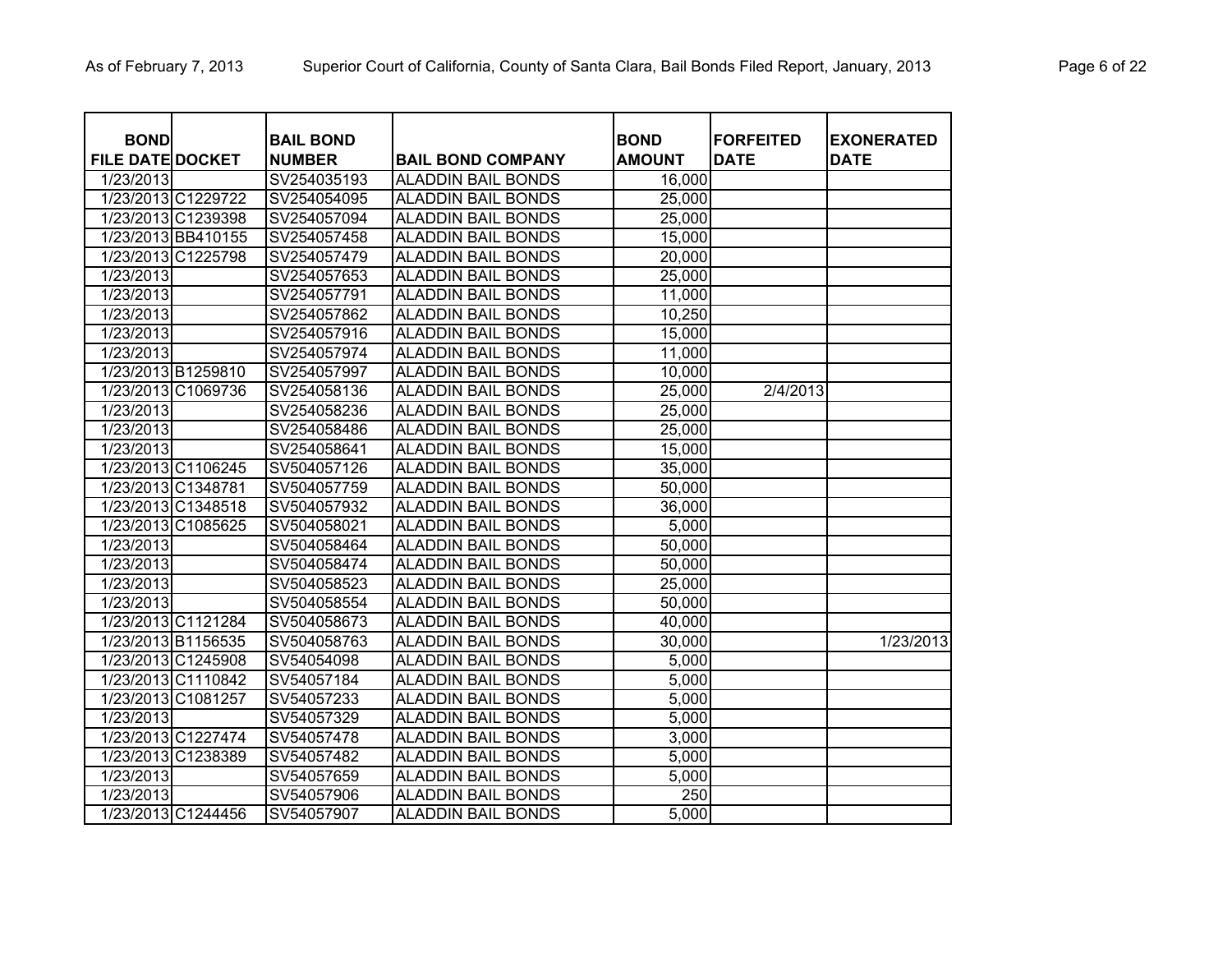| <b>BOND</b>             |                    | <b>BAIL BOND</b> |                           | <b>BOND</b>   | <b>FORFEITED</b> | <b>EXONERATED</b> |
|-------------------------|--------------------|------------------|---------------------------|---------------|------------------|-------------------|
| <b>FILE DATE DOCKET</b> |                    | <b>NUMBER</b>    | <b>BAIL BOND COMPANY</b>  | <b>AMOUNT</b> | <b>DATE</b>      | <b>DATE</b>       |
|                         | 1/23/2013 C1085625 | SV54058021       | <b>ALADDIN BAIL BONDS</b> | 5,000         |                  |                   |
|                         | 1/23/2013 B1364671 | SV54058022       | <b>ALADDIN BAIL BONDS</b> | 1,000         |                  |                   |
|                         | 1/23/2013 B1263395 | SV54058070       | <b>ALADDIN BAIL BONDS</b> | 3,000         |                  |                   |
|                         | 1/23/2013 C1238394 | SV54058082       | <b>ALADDIN BAIL BONDS</b> | 5,000         |                  |                   |
|                         | 1/23/2013 C1234582 | SV54058440       | <b>ALADDIN BAIL BONDS</b> | 5,000         |                  |                   |
|                         | 1/23/2013 C1348561 | SV54058762       | <b>ALADDIN BAIL BONDS</b> | 1,000         | 1/24/2013        |                   |
| 1/24/2013               |                    | SV104058825      | <b>ALADDIN BAIL BONDS</b> | 10,000        |                  |                   |
|                         | 1/24/2013 C1244719 | SV254057714      | <b>ALADDIN BAIL BONDS</b> | 25,000        |                  |                   |
|                         | 1/24/2013 C1225923 | SV254059027      | <b>ALADDIN BAIL BONDS</b> | 15,000        |                  |                   |
|                         | 1/24/2013 C1246372 | SV504054981      | <b>ALADDIN BAIL BONDS</b> | 50,000        |                  |                   |
| 1/24/2013               |                    | SV504059011      | <b>ALADDIN BAIL BONDS</b> | 25,000        |                  |                   |
|                         | 1/25/2013 CC117198 | SV104035187      | <b>ALADDIN BAIL BONDS</b> | 10,000        |                  |                   |
|                         | 1/25/2013 F1245152 | SV104058772      | <b>ALADDIN BAIL BONDS</b> | 10,000        |                  |                   |
|                         | 1/25/2013 C1225742 | SV104059137      | <b>ALADDIN BAIL BONDS</b> | 1,000         |                  |                   |
|                         | 1/25/2013 C1348773 | SV254058769      | <b>ALADDIN BAIL BONDS</b> | 25,000        |                  |                   |
|                         | 1/25/2013 C1348554 | SV504059117      | <b>ALADDIN BAIL BONDS</b> | 50,000        |                  |                   |
|                         | 1/28/2013 B1263240 | SV1004058856     | <b>ALADDIN BAIL BONDS</b> | 75,000        |                  |                   |
|                         | 1/28/2013 C1242712 | SV1004059502     | <b>ALADDIN BAIL BONDS</b> | 75,000        |                  |                   |
| 1/28/2013               |                    | SV104035189      | <b>ALADDIN BAIL BONDS</b> | 10,000        |                  |                   |
|                         | 1/28/2013 C1238210 | SV104054221      | <b>ALADDIN BAIL BONDS</b> | 8,000         |                  |                   |
|                         | 1/28/2013 C1198038 | SV104056840      | <b>ALADDIN BAIL BONDS</b> | 10,000        |                  |                   |
| 1/28/2013               |                    | SV104058928      | <b>ALADDIN BAIL BONDS</b> | 10,000        |                  |                   |
| 1/28/2013               |                    | SV104059134      | <b>ALADDIN BAIL BONDS</b> | 10,000        |                  |                   |
|                         | 1/28/2013 B1262982 | SV104059170      | <b>ALADDIN BAIL BONDS</b> | 10,000        |                  |                   |
|                         | 1/28/2013 C1234924 | SV104059775      | <b>ALADDIN BAIL BONDS</b> | 6,000         | 1/31/2013        |                   |
|                         | 1/28/2013 C1233875 | SV104060052      | <b>ALADDIN BAIL BONDS</b> | 7,500         |                  |                   |
|                         | 1/28/2013 C1349484 | SV254035195      | <b>ALADDIN BAIL BONDS</b> | 25,000        |                  |                   |
| 1/28/2013               |                    | SV254047598      | <b>ALADDIN BAIL BONDS</b> | 16,000        |                  |                   |
|                         | 1/28/2013 C1349164 | SV254056088      | <b>ALADDIN BAIL BONDS</b> | 21,000        |                  |                   |
|                         | 1/28/2013 C1102790 | SV254057505      | <b>ALADDIN BAIL BONDS</b> | 25,000        |                  |                   |
|                         | 1/28/2013 B1364612 | SV254058983      | <b>ALADDIN BAIL BONDS</b> | 15,000        |                  |                   |
|                         | 1/28/2013 B1262887 | SV254059083      | <b>ALADDIN BAIL BONDS</b> | 2,000         |                  |                   |
| 1/28/2013               |                    | SV254059844      | <b>ALADDIN BAIL BONDS</b> | 22,000        |                  |                   |
| 1/28/2013               |                    | SV254059888      | <b>ALADDIN BAIL BONDS</b> | 11,000        |                  |                   |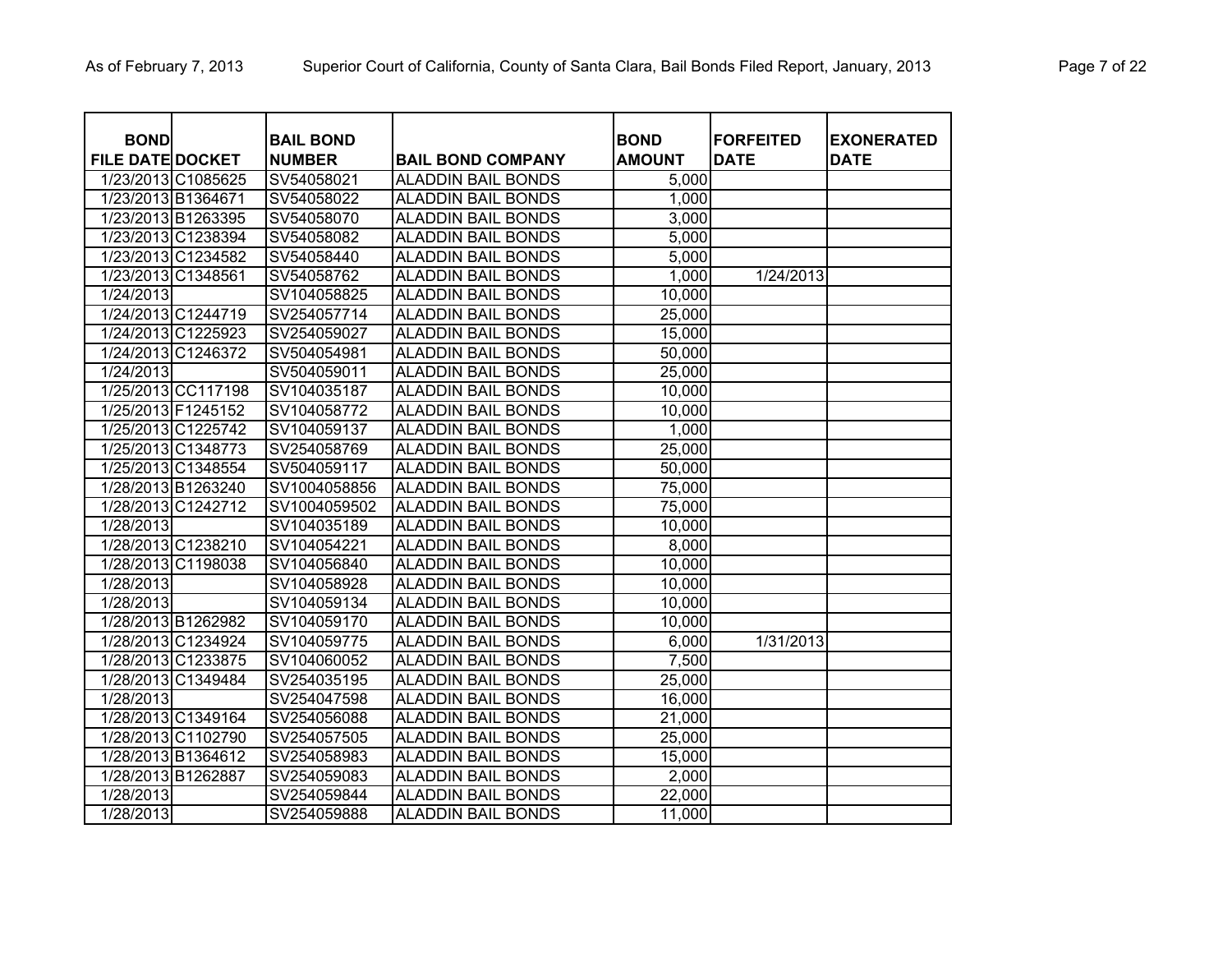| <b>BOND</b>             |                    |                                   |                           | <b>BOND</b>   | <b>FORFEITED</b> | <b>EXONERATED</b> |
|-------------------------|--------------------|-----------------------------------|---------------------------|---------------|------------------|-------------------|
| <b>FILE DATE DOCKET</b> |                    | <b>BAIL BOND</b><br><b>NUMBER</b> | <b>BAIL BOND COMPANY</b>  | <b>AMOUNT</b> | <b>DATE</b>      | <b>DATE</b>       |
| 1/28/2013               |                    | SV254060063                       | <b>ALADDIN BAIL BONDS</b> | 25,000        |                  |                   |
| 1/28/2013               |                    | SV25406012                        | <b>ALADDIN BAIL BONDS</b> | 15,000        |                  |                   |
| 1/28/2013               |                    | SV254060143                       | <b>ALADDIN BAIL BONDS</b> | 20,000        |                  |                   |
|                         | 1/28/2013 C1245313 | SV504005768                       | <b>ALADDIN BAIL BONDS</b> | 50,000        |                  |                   |
|                         | 1/28/2013 C1231817 | SV504005769                       | <b>ALADDIN BAIL BONDS</b> | 40,000        |                  |                   |
| 1/28/2013               |                    | SV504035197                       | <b>ALADDIN BAIL BONDS</b> | 31,000        |                  |                   |
| 1/28/2013               |                    | SV504035198                       | <b>ALADDIN BAIL BONDS</b> | 31,000        |                  |                   |
| 1/28/2013               |                    | SV504059912                       | <b>ALADDIN BAIL BONDS</b> | 50,000        |                  |                   |
|                         | 1/28/2013 CC947040 | SV54005732                        | <b>ALADDIN BAIL BONDS</b> | 5,000         |                  |                   |
|                         | 1/28/2013 C1238706 | SV54056628                        | <b>ALADDIN BAIL BONDS</b> | 5,000         |                  |                   |
|                         | 1/28/2013 C1247039 | SV54058615                        | <b>ALADDIN BAIL BONDS</b> | 5,000         |                  |                   |
|                         | 1/28/2013 F1245114 | SV54059169                        | <b>ALADDIN BAIL BONDS</b> | 1,000         |                  |                   |
|                         | 1/28/2013 CC953105 | SV54059776                        | <b>ALADDIN BAIL BONDS</b> | 5,000         | 1/31/2013        |                   |
| 1/29/2013               |                    | SV1004060226                      | <b>ALADDIN BAIL BONDS</b> | 60,000        |                  |                   |
|                         | 1/29/2013 F1244775 | SV104035188                       | <b>ALADDIN BAIL BONDS</b> | 5,000         |                  |                   |
|                         | 1/29/2013 F1242579 | SV104059322                       | <b>ALADDIN BAIL BONDS</b> | 10,000        |                  |                   |
| 1/29/2013               |                    | SV104060208                       | <b>ALADDIN BAIL BONDS</b> | 10,000        |                  |                   |
|                         | 1/29/2013 F1139375 | SV254035194                       | <b>ALADDIN BAIL BONDS</b> | 20,000        |                  |                   |
|                         | 1/29/2013 F1244722 | SV254035196                       | <b>ALADDIN BAIL BONDS</b> | 15,000        |                  |                   |
|                         | 1/29/2013 C1235157 | SV254058620                       | <b>ALADDIN BAIL BONDS</b> | 15,000        |                  |                   |
|                         | 1/29/2013 C1235157 | SV2540586220                      | <b>ALADDIN BAIL BONDS</b> | 15,000        |                  |                   |
|                         | 1/29/2013 F1245072 | SV254059340                       | <b>ALADDIN BAIL BONDS</b> | 20,000        |                  |                   |
|                         | 1/29/2013 F1345536 | SV254059810                       | <b>ALADDIN BAIL BONDS</b> | 20,000        |                  |                   |
| 1/29/2013               |                    | SV254060077                       | <b>ALADDIN BAIL BONDS</b> | 16,000        |                  |                   |
| 1/29/2013               |                    | SV254060322                       | <b>ALADDIN BAIL BONDS</b> | 11,000        |                  |                   |
| 1/29/2013               |                    | SV504005770                       | <b>ALADDIN BAIL BONDS</b> | 38,000        |                  |                   |
|                         | 1/29/2013 B1152870 | SV504060192                       | <b>ALADDIN BAIL BONDS</b> | 40,000        |                  |                   |
| 1/29/2013               |                    | SV504060211                       | <b>ALADDIN BAIL BONDS</b> | 35,000        |                  |                   |
| 1/29/2013               |                    | SV54060266                        | <b>ALADDIN BAIL BONDS</b> | 5,000         |                  |                   |
| 1/30/2013               |                    | SV104035190                       | <b>ALADDIN BAIL BONDS</b> | 10,000        |                  |                   |
| 1/30/2013               |                    | SV104035191                       | <b>ALADDIN BAIL BONDS</b> | 10,000        |                  |                   |
| 1/30/2013               |                    | SV104035192                       | <b>ALADDIN BAIL BONDS</b> | 10,000        |                  |                   |
|                         | 1/30/2013 B1259884 | SV104047597                       | <b>ALADDIN BAIL BONDS</b> | 10,000        |                  |                   |
|                         | 1/30/2013 B1264008 | SV1504059769                      | <b>ALADDIN BAIL BONDS</b> | 125,000       |                  |                   |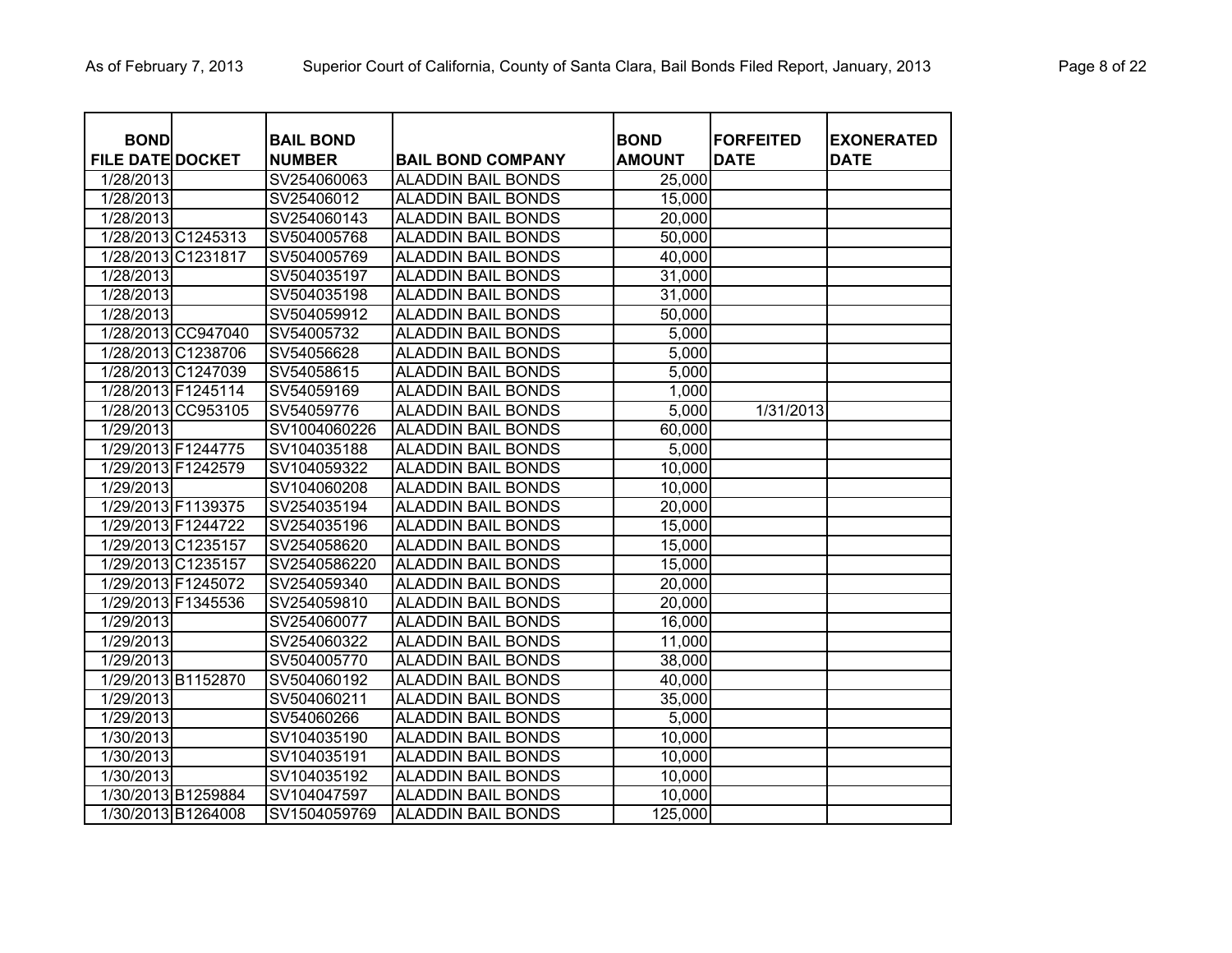| <b>BOND</b><br><b>FILE DATE DOCKET</b> |                    | <b>BAIL BOND</b><br><b>NUMBER</b> | <b>BAIL BOND COMPANY</b>      | <b>BOND</b><br><b>AMOUNT</b> | <b>IFORFEITED</b><br><b>DATE</b> | <b>EXONERATED</b><br><b>DATE</b> |
|----------------------------------------|--------------------|-----------------------------------|-------------------------------|------------------------------|----------------------------------|----------------------------------|
|                                        | 1/30/2013 C1236070 | SV254060536                       | <b>ALADDIN BAIL BONDS</b>     | 25,000                       |                                  |                                  |
| 1/30/2013                              |                    | SV254060576                       | ALADDIN BAIL BONDS            | 16,000                       |                                  |                                  |
| 1/30/2013                              |                    | SV504060059                       | <b>ALADDIN BAIL BONDS</b>     | 30,000                       |                                  |                                  |
| 1/30/2013                              |                    | SV504060239                       | ALADDIN BAIL BONDS            | 32,000                       |                                  |                                  |
|                                        | 1/30/2013 B1364520 | SV54005733                        | <b>ALADDIN BAIL BONDS</b>     | 5,000                        |                                  |                                  |
|                                        | 1/30/2013 B1264026 | SV54059366                        | <b>ALADDIN BAIL BONDS</b>     | 5,000                        |                                  |                                  |
|                                        | 1/30/2013 B1364518 | SV54059399                        | <b>ALADDIN BAIL BONDS</b>     | 1,000                        |                                  |                                  |
| 1/30/2013                              |                    | SV54060395                        | <b>ALADDIN BAIL BONDS</b>     | 5,000                        |                                  |                                  |
|                                        | 1/31/2013 C1241942 | SV1004060611                      | <b>ALADDIN BAIL BONDS</b>     | 70,000                       |                                  |                                  |
|                                        | 1/31/2013 C1230126 | SV254056089                       | <b>ALADDIN BAIL BONDS</b>     | 20,000                       |                                  |                                  |
|                                        | 1/31/2013 C1348889 | SV254060721                       | <b>ALADDIN BAIL BONDS</b>     | 25,000                       |                                  |                                  |
| 1/31/2013                              |                    | SV504060657                       | <b>ALADDIN BAIL BONDS</b>     | 35,000                       |                                  |                                  |
| 1/31/2013                              |                    | SV504060663                       | <b>ALADDIN BAIL BONDS</b>     | 30,000                       |                                  |                                  |
|                                        | 1/2/2013 C1348374  | LX25010010488                     | ALICE CORTEZ BAIL BONDS       | 200,000                      |                                  | 1/28/2013                        |
|                                        | 1/23/2013 F1243026 | LX1510014565                      | ALICE CORTEZ BAIL BONDS       | 7,500                        |                                  |                                  |
|                                        | 1/23/2013 F1243485 | LX1510014566                      | ALICE CORTEZ BAIL BONDS       | 5,000                        |                                  |                                  |
| 1/23/2013                              |                    | LX3010014571                      | ALICE CORTEZ BAIL BONDS       | 25,000                       |                                  | 2/5/2013                         |
| 1/30/2013                              |                    | LX1510014568                      | ALICE CORTEZ BAIL BONDS       | 5,000                        |                                  |                                  |
|                                        | 1/31/2013 F1244727 | LX1510014567                      | ALICE CORTEZ BAIL BONDS       | 7,500                        |                                  |                                  |
| 1/2/2013                               |                    |                                   | 5112049083 ALL PRO BAIL BONDS | 10,000                       |                                  |                                  |
|                                        | 1/2/2013 B1364401  |                                   | 5271586919 ALL PRO BAIL BONDS | 25,000                       |                                  | 2/1/2013                         |
|                                        | 1/3/2013 C1245561  |                                   | 5550885087 ALL PRO BAIL BONDS | 20,000                       |                                  |                                  |
|                                        | 1/3/2013 F1242643  |                                   | 5550889931 ALL PRO BAIL BONDS | 50,000                       |                                  |                                  |
| 1/3/2013                               |                    | FCS101058676                      | <b>ALL PRO BAIL BONDS</b>     | 10,000                       |                                  |                                  |
|                                        | 1/4/2013 C1348163  |                                   | 5111988264 ALL PRO BAIL BONDS | 10,000                       |                                  |                                  |
|                                        | 1/4/2013 F1244262  |                                   | 5200093938 ALL PRO BAIL BONDS | 150,000                      |                                  |                                  |
|                                        | 1/4/2013 B1263970  |                                   | 5550889944 ALL PRO BAIL BONDS | 50,000                       |                                  |                                  |
|                                        | 1/7/2013 B1263631  |                                   | 5112048987 ALL PRO BAIL BONDS | 7,500                        |                                  |                                  |
| 1/7/2013                               |                    |                                   | 5112049070 ALL PRO BAIL BONDS | 10,000                       |                                  |                                  |
| 1/7/2013                               |                    |                                   | 5271586948 ALL PRO BAIL BONDS | 15,000                       |                                  |                                  |
|                                        | 1/7/2013 C1348942  |                                   | 5271586964 ALL PRO BAIL BONDS | 25,000                       |                                  |                                  |
|                                        | 1/7/2013 C1349081  |                                   | 5550891031 ALL PRO BAIL BONDS | 40,000                       |                                  |                                  |
|                                        | 1/7/2013 F1245034  |                                   | 5801463615 ALL PRO BAIL BONDS | 5,000                        |                                  | 2/5/2013                         |
|                                        | 1/8/2013 F1241413  |                                   | 5112049038 ALL PRO BAIL BONDS | 10,000                       |                                  |                                  |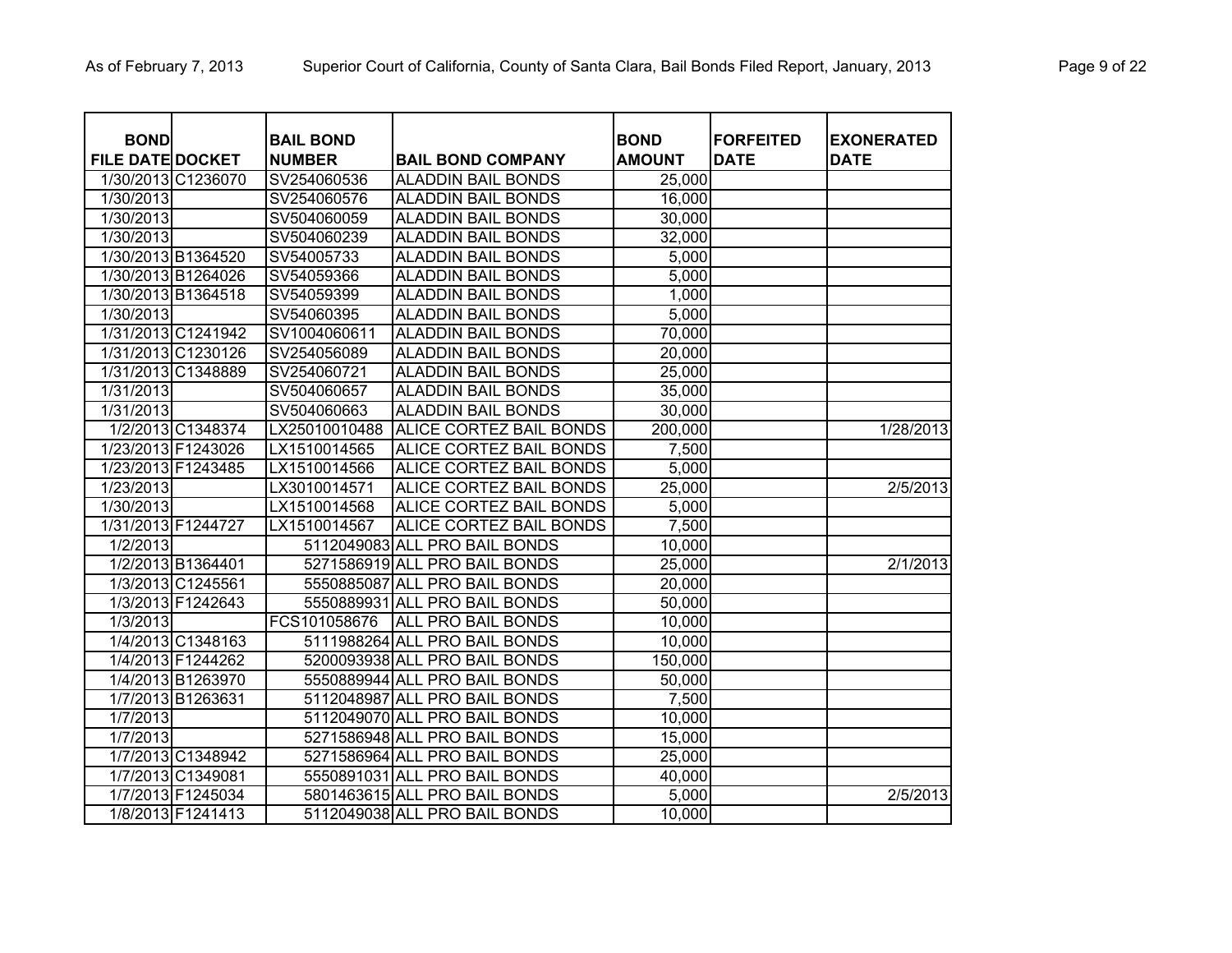| <b>BOND</b>             |                    | <b>BAIL BOND</b> |                               | <b>BOND</b>   | <b>FORFEITED</b> | <b>EXONERATED</b> |
|-------------------------|--------------------|------------------|-------------------------------|---------------|------------------|-------------------|
| <b>FILE DATE DOCKET</b> |                    | <b>NUMBER</b>    | <b>BAIL BOND COMPANY</b>      | <b>AMOUNT</b> | <b>DATE</b>      | <b>DATE</b>       |
|                         | 1/8/2013 B1364165  |                  | 5271586993 ALL PRO BAIL BONDS | 15,000        |                  |                   |
|                         | 1/8/2013 B1364307  |                  | 5550891057 ALL PRO BAIL BONDS | 36,000        |                  |                   |
|                         | 1/9/2013 C1246356  |                  | 5801485150 ALL PRO BAIL BONDS | 5,000         |                  |                   |
|                         | 1/10/2013 C1347700 |                  | 5550891044 ALL PRO BAIL BONDS | 50,000        |                  |                   |
|                         | 1/10/2013 C1246277 |                  | 5801485048 ALL PRO BAIL BONDS | 5,000         |                  |                   |
|                         | 1/10/2013 C1237537 |                  | 5801485134 ALL PRO BAIL BONDS | 3,500         |                  | 1/22/2013         |
|                         | 1/11/2013 C1247248 |                  | 5801485118 ALL PRO BAIL BONDS | 5,000         |                  |                   |
| 1/14/2013               |                    |                  | 5112048990 ALL PRO BAIL BONDS | 10,000        |                  |                   |
| 1/14/2013 B1263592      |                    |                  | 5112049054 ALL PRO BAIL BONDS | 7,500         |                  |                   |
| 1/14/2013 C1247316      |                    |                  | 5200095297 ALL PRO BAIL BONDS | 150,000       |                  |                   |
| 1/14/2013               |                    |                  | 5550901488 ALL PRO BAIL BONDS | 26,000        |                  |                   |
|                         | 1/15/2013 C1239935 |                  | 5271586865 ALL PRO BAIL BONDS | 25,000        |                  | 1/29/2013         |
| 1/16/2013 F1245056      |                    |                  | 5271531469 ALL PRO BAIL BONDS | 10,000        |                  |                   |
|                         | 1/16/2013 C1245823 |                  | 5271586980 ALL PRO BAIL BONDS | 15,000        |                  |                   |
|                         | 1/16/2013 C1247010 |                  | 5801485105 ALL PRO BAIL BONDS | 5,000         |                  |                   |
| 1/17/2013 B1263729      |                    |                  | 5105310907 ALL PRO BAIL BONDS | 60,000        |                  |                   |
| 1/17/2013               |                    |                  | 5112049067 ALL PRO BAIL BONDS | 11,000        |                  |                   |
| 1/18/2013 F1244863      |                    |                  | 5112069636 ALL PRO BAIL BONDS | 7,500         |                  |                   |
| 1/18/2013 B1263272      |                    |                  | 5271586894 ALL PRO BAIL BONDS | 20,000        |                  |                   |
| $\overline{1/18/2013}$  |                    |                  | 5550948568 ALL PRO BAIL BONDS | 35,000        |                  |                   |
| 1/22/2013               |                    |                  | 5550948571 ALL PRO BAIL BONDS | 15,000        |                  |                   |
|                         | 1/23/2013 C1084638 |                  | 580151890 ALL PRO BAIL BONDS  | 5,000         |                  |                   |
| 1/23/2013 B1364506      |                    |                  | 5112049096 ALL PRO BAIL BONDS | 10,000        |                  |                   |
| 1/23/2013 C1348915      |                    |                  | 5112049108 ALL PRO BAIL BONDS | 10,000        |                  |                   |
| 1/23/2013               |                    |                  | 5112068910 ALL PRO BAIL BONDS | 10,000        |                  |                   |
| 1/23/2013 F1345239      |                    |                  | 5112069610 ALL PRO BAIL BONDS | 10,000        |                  |                   |
| 1/23/2013               |                    |                  | 5271586878 ALL PRO BAIL BONDS | 11,000        |                  |                   |
| 1/23/2013               |                    |                  | 5271586881 ALL PRO BAIL BONDS | 16,000        |                  |                   |
| 1/23/2013               |                    |                  | 5271587057 ALL PRO BAIL BONDS | 15,000        |                  |                   |
| 1/23/2013               |                    |                  | 5550912664 ALL PRO BAIL BONDS | 25,000        |                  |                   |
| 1/23/2013 B1157478      |                    |                  | 5801510816 ALL PRO BAIL BONDS | 5,000         |                  |                   |
| 1/23/2013 C1244647      |                    |                  | 5801510829 ALL PRO BAIL BONDS | 1,000         |                  |                   |
| 1/23/2013 C1246040      |                    |                  | 5801510832 ALL PRO BAIL BONDS | 5,000         |                  |                   |
| 1/23/2013               |                    |                  | 5801510845 ALL PRO BAIL BONDS | 5,000         |                  |                   |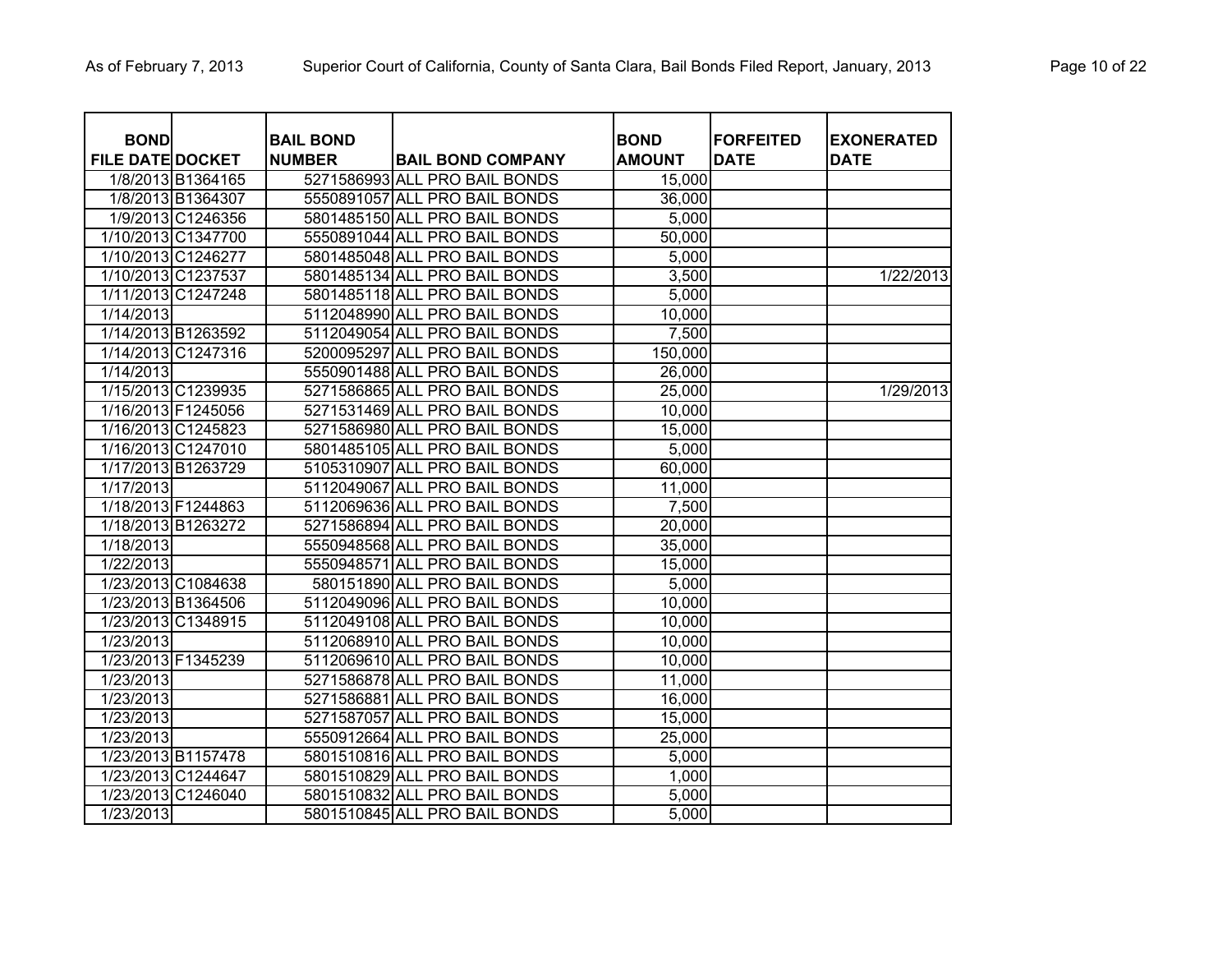| <b>BOND</b>             |                    | <b>BAIL BOND</b> |                               | <b>BOND</b>   | <b>FORFEITED</b> | <b>EXONERATED</b> |
|-------------------------|--------------------|------------------|-------------------------------|---------------|------------------|-------------------|
| <b>FILE DATE DOCKET</b> |                    | <b>NUMBER</b>    | <b>BAIL BOND COMPANY</b>      | <b>AMOUNT</b> | <b>DATE</b>      | <b>DATE</b>       |
|                         | 1/23/2013 C1084638 |                  | 5801510890 ALL PRO BAIL BONDS | 5,000         |                  |                   |
| 1/24/2013               |                    |                  | 5105313630 ALL PRO BAIL BONDS | 80,000        |                  | 2/4/2013          |
|                         | 1/24/2013 B1050396 |                  | 5112069623 ALL PRO BAIL BONDS | 10,000        |                  |                   |
|                         | 1/24/2013 C1240704 |                  | 5801485121 ALL PRO BAIL BONDS | 5,000         |                  |                   |
|                         | 1/24/2013 C1347738 |                  | 5801485147 ALL PRO BAIL BONDS | 5,000         |                  |                   |
|                         | 1/25/2013 C1231392 |                  | 5801510858 ALL PRO BAIL BONDS | 5,000         |                  |                   |
| 1/28/2013               |                    |                  | 5112049137 ALL PRO BAIL BONDS | 10,000        |                  |                   |
| $\overline{1/28/2013}$  |                    |                  | 5112049140 ALL PRO BAIL BONDS | 11,000        |                  |                   |
|                         | 1/28/2013 BB942685 |                  | 5112068936 ALL PRO BAIL BONDS | 10,000        |                  |                   |
|                         | 1/28/2013 B1364640 |                  | 5112068994 ALL PRO BAIL BONDS | 10,000        |                  |                   |
| 1/28/2013               |                    |                  | 5112069678 ALL PRO BAIL BONDS | 10,000        |                  |                   |
|                         | 1/28/2013 C1348035 |                  | 5801485080 ALL PRO BAIL BONDS | 3,000         |                  |                   |
| 1/28/2013 B1260721      |                    |                  | 5801510861 ALL PRO BAIL BONDS | 2,000         |                  |                   |
|                         | 1/28/2013 CC595840 |                  | 5801510887 ALL PRO BAIL BONDS | 5,000         |                  |                   |
| 1/29/2013 F1242867      |                    |                  | 5112049166 ALL PRO BAIL BONDS | 6,000         |                  |                   |
| 1/29/2013               |                    |                  | 5112049182 ALL PRO BAIL BONDS | 11,000        |                  |                   |
|                         | 1/29/2013 C1233520 |                  | 5271604161 ALL PRO BAIL BONDS | 25,000        |                  |                   |
|                         | 1/29/2013 C1348948 |                  | 5550901516 ALL PRO BAIL BONDS | 50,000        |                  |                   |
|                         | 1/30/2013 B1261887 |                  | 5112049111 ALL PRO BAIL BONDS | 10,000        |                  |                   |
| 1/30/2013               |                    |                  | 5550913153 ALL PRO BAIL BONDS | 50,000        |                  |                   |
|                         | 1/30/2013 B1263156 |                  | 5801510874 ALL PRO BAIL BONDS | 5,000         |                  |                   |
|                         | 1/31/2013 C1240117 |                  | 5801485093 ALL PRO BAIL BONDS | 5,000         |                  |                   |
|                         | 1/2/2013 C1348373  | T2550390496      | <b>BAD BOYS BAIL BONDS</b>    | 20,000        |                  |                   |
|                         | 1/2/2013 B1364477  | T5050389828      | <b>BAD BOYS BAIL BONDS</b>    | 30,000        |                  |                   |
|                         | 1/2/2013 C1230201  | T550380239       | <b>BAD BOYS BAIL BONDS</b>    | 5,000         |                  |                   |
|                         | 1/2/2013 F1138653  | T550389804       | <b>BAD BOYS BAIL BONDS</b>    | 5,000         |                  |                   |
|                         | 1/3/2013 F1244809  | T1050386419      | <b>BAD BOYS BAIL BONDS</b>    | 10,000        |                  |                   |
|                         | 1/3/2013 B1364371  | T2550390495      | <b>BAD BOYS BAIL BONDS</b>    | 11,000        |                  |                   |
|                         | 1/3/2013 B1364369  | T2550390500      | <b>BAD BOYS BAIL BONDS</b>    | 20,000        |                  |                   |
|                         | 1/4/2013 B1364491  | T550367024       | <b>BAD BOYS BAIL BONDS</b>    | 2,000         |                  |                   |
|                         | 1/4/2013 C1239326  | T550385368       | <b>BAD BOYS BAIL BONDS</b>    | 2,500         |                  |                   |
|                         | 1/4/2013 C1232131  | T550385673       | <b>BAD BOYS BAIL BONDS</b>    | 5,000         |                  |                   |
|                         | 1/7/2013 C1348162  | T10050386468     | <b>BAD BOYS BAIL BONDS</b>    | 90,000        |                  |                   |
| 1/7/2013                |                    | T1050385680      | <b>BAD BOYS BAIL BONDS</b>    | 6,000         |                  |                   |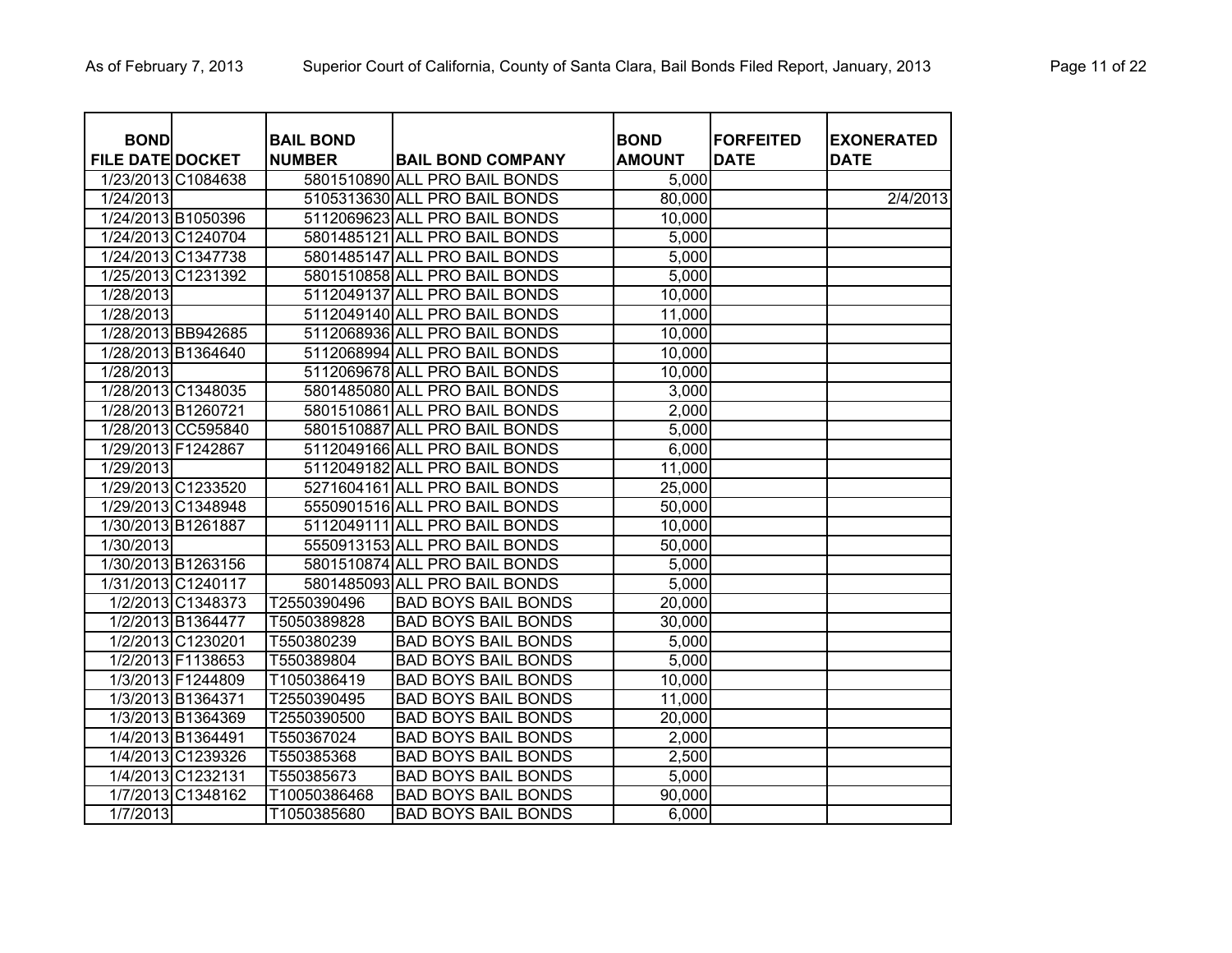| <b>BOND</b>             |                    | <b>BAIL BOND</b> |                            | <b>BOND</b>   | <b>FORFEITED</b> | <b>EXONERATED</b> |
|-------------------------|--------------------|------------------|----------------------------|---------------|------------------|-------------------|
| <b>FILE DATE DOCKET</b> |                    | <b>NUMBER</b>    | <b>BAIL BOND COMPANY</b>   | <b>AMOUNT</b> | <b>DATE</b>      | <b>DATE</b>       |
|                         | 1/7/2013 C1246122  | T1050386420      | <b>BAD BOYS BAIL BONDS</b> | 10,000        |                  |                   |
|                         | 1/7/2013 C1113459  | T2550385692      | <b>BAD BOYS BAIL BONDS</b> | 15,000        |                  |                   |
|                         | 1/7/2013 C1347724  | T2550385693      | <b>BAD BOYS BAIL BONDS</b> | 25,000        |                  |                   |
|                         | 1/7/2013 C1348382  | T2550385696      | <b>BAD BOYS BAIL BONDS</b> | 25,000        |                  |                   |
|                         | 1/7/2013 C1347907  | T2550386161      | <b>BAD BOYS BAIL BONDS</b> | 15,000        |                  |                   |
| 1/7/2013                |                    | T2550390494      | <b>BAD BOYS BAIL BONDS</b> | 10,000        |                  | 2/3/2013          |
|                         | 1/7/2013 C1347905  | T2550390597      | <b>BAD BOYS BAIL BONDS</b> | 11,000        |                  |                   |
| 1/7/2013                |                    | T550385668       | <b>BAD BOYS BAIL BONDS</b> | 5,000         |                  |                   |
|                         | 1/8/2013 C1349081  | T10050386469     | <b>BAD BOYS BAIL BONDS</b> | 86,000        |                  |                   |
|                         | 1/8/2013 F1345506  | T1050386299      | <b>BAD BOYS BAIL BONDS</b> | 10,000        |                  |                   |
| 1/8/2013                |                    | T2550390593      | <b>BAD BOYS BAIL BONDS</b> | 20,000        |                  |                   |
|                         | 1/8/2013 B1263012  | T5050389827      | <b>BAD BOYS BAIL BONDS</b> | 30,000        |                  |                   |
|                         | 1/8/2013 C1246629  | T5050389829      | <b>BAD BOYS BAIL BONDS</b> | 50,000        |                  |                   |
|                         | 1/9/2013 C1347865  | T5050391065      | <b>BAD BOYS BAIL BONDS</b> | 50,000        |                  |                   |
|                         | 1/10/2013 C1347688 | T1050386300      | <b>BAD BOYS BAIL BONDS</b> | 10,000        |                  |                   |
| 1/10/2013               |                    | T1050386421      | <b>BAD BOYS BAIL BONDS</b> | 10,000        |                  |                   |
|                         | 1/10/2013 C1233764 | T2550386323      | <b>BAD BOYS BAIL BONDS</b> | 25,000        |                  |                   |
|                         | 1/10/2013 C1246125 | T5050391064      | <b>BAD BOYS BAIL BONDS</b> | 50,000        |                  |                   |
| 1/10/2013 C1198021      |                    | T550390463       | <b>BAD BOYS BAIL BONDS</b> | 5,000         |                  |                   |
| 1/11/2013               |                    | T2550386157      | <b>BAD BOYS BAIL BONDS</b> | 11,000        |                  |                   |
| 1/11/2013 C1078597      |                    | T2550386159      | <b>BAD BOYS BAIL BONDS</b> | 25,000        |                  | 1/16/2013         |
| 1/14/2013               |                    | T1050386298      | <b>BAD BOYS BAIL BONDS</b> | 10,000        |                  |                   |
| 1/14/2013 B1260291      |                    | T1050386301      | <b>BAD BOYS BAIL BONDS</b> | 10,000        |                  |                   |
| 1/14/2013 C1348199      |                    | T2550386158      | <b>BAD BOYS BAIL BONDS</b> | 20,000        |                  |                   |
| 1/14/2013 B1364267      |                    | T2550386160      | <b>BAD BOYS BAIL BONDS</b> | 25,000        |                  |                   |
| 1/14/2013 C1246764      |                    | T2550390592      | <b>BAD BOYS BAIL BONDS</b> | 20,000        |                  |                   |
| 1/14/2013 C1110321      |                    | T2550391036      | <b>BAD BOYS BAIL BONDS</b> | 15,000        |                  |                   |
| 1/14/2013 B1262910      |                    | T550385920       | <b>BAD BOYS BAIL BONDS</b> | 3,000         |                  |                   |
| 1/15/2013               |                    | T2550391034      | <b>BAD BOYS BAIL BONDS</b> | 6,000         |                  |                   |
| 1/15/2013               |                    | T2550391035      | <b>BAD BOYS BAIL BONDS</b> | 25,000        |                  |                   |
|                         | 1/15/2013 B1364493 | T550386145       | <b>BAD BOYS BAIL BONDS</b> | 2,000         |                  |                   |
|                         | 1/15/2013 C1226628 | T550390462       | <b>BAD BOYS BAIL BONDS</b> | 5,000         |                  |                   |
|                         | 1/16/2013 C1242245 | T2550385809      | <b>BAD BOYS BAIL BONDS</b> | 5,000         |                  |                   |
|                         | 1/16/2013 C1348615 | T2550391028      | <b>BAD BOYS BAIL BONDS</b> | 11,000        | 1/29/2013        |                   |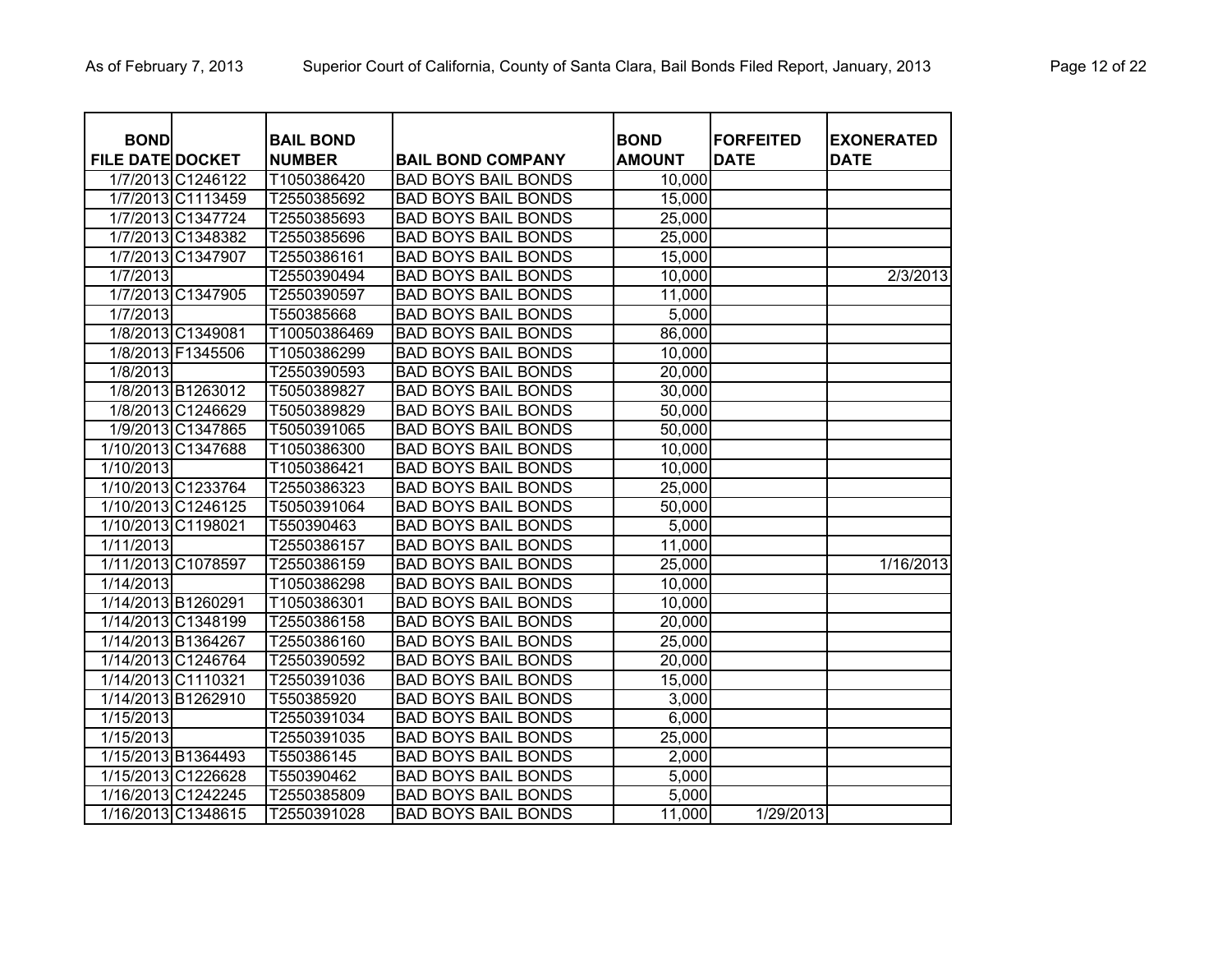| <b>BOND</b>             |                    | <b>BAIL BOND</b> |                            | <b>BOND</b>   | <b>FORFEITED</b> | <b>EXONERATED</b> |
|-------------------------|--------------------|------------------|----------------------------|---------------|------------------|-------------------|
| <b>FILE DATE DOCKET</b> |                    | <b>NUMBER</b>    | <b>BAIL BOND COMPANY</b>   | <b>AMOUNT</b> | <b>DATE</b>      | <b>DATE</b>       |
| 1/16/2013               |                    | T2550391031      | <b>BAD BOYS BAIL BONDS</b> | 11,000        |                  |                   |
|                         | 1/16/2013 C1348139 | T5050390516      | <b>BAD BOYS BAIL BONDS</b> | 40,000        |                  |                   |
| 1/16/2013 F1244974      |                    | T5050390518      | <b>BAD BOYS BAIL BONDS</b> | 50,000        |                  |                   |
|                         | 1/16/2013 C1246162 | T550385919       | <b>BAD BOYS BAIL BONDS</b> | 5,000         |                  |                   |
|                         | 1/17/2013 B1364535 | T2550391029      | <b>BAD BOYS BAIL BONDS</b> | 11,000        |                  |                   |
|                         | 1/17/2013 F1345334 | T2550391030      | <b>BAD BOYS BAIL BONDS</b> | 15,000        |                  |                   |
|                         | 1/17/2013 B1260748 | T2550391032      | <b>BAD BOYS BAIL BONDS</b> | 15,000        |                  |                   |
| 1/17/2013               |                    | T550386147       | <b>BAD BOYS BAIL BONDS</b> | 5,000         |                  |                   |
|                         | 1/17/2013 B1263396 | T550386148       | <b>BAD BOYS BAIL BONDS</b> | 5,000         |                  |                   |
|                         | 1/18/2013 C1246020 | T1050386302      | <b>BAD BOYS BAIL BONDS</b> | 10,000        |                  |                   |
|                         | 1/18/2013 B1260510 | T550386275       | <b>BAD BOYS BAIL BONDS</b> | 2,000         |                  |                   |
|                         | 1/22/2013 C1348407 | T2550390908      | <b>BAD BOYS BAIL BONDS</b> | 15,000        |                  |                   |
|                         | 1/22/2013 C1348509 | T5050390515      | <b>BAD BOYS BAIL BONDS</b> | 50,000        |                  |                   |
|                         | 1/23/2013 C1109563 | T10050390943     | <b>BAD BOYS BAIL BONDS</b> | 75,000        |                  |                   |
|                         | 1/23/2013 C1242710 | T10050391077     | <b>BAD BOYS BAIL BONDS</b> | 100,000       |                  |                   |
| 1/23/2013               |                    | T1050386153      | <b>BAD BOYS BAIL BONDS</b> | 10,000        |                  |                   |
|                         | 1/23/2013 C1122012 | T1050386303      | <b>BAD BOYS BAIL BONDS</b> | 10,000        |                  |                   |
|                         | 1/23/2013 C1239103 | T1050391008      | <b>BAD BOYS BAIL BONDS</b> | 10,000        |                  | 2/4/2013          |
| 1/23/2013               |                    | T1050391154      | <b>BAD BOYS BAIL BONDS</b> | 10,000        |                  |                   |
| 1/23/2013               |                    | T1050391155      | <b>BAD BOYS BAIL BONDS</b> | 10,000        |                  |                   |
| 1/23/2013               |                    | T2550390907      | <b>BAD BOYS BAIL BONDS</b> | 15,250        |                  |                   |
|                         | 1/23/2013 C1347642 | T50050391335     | <b>BAD BOYS BAIL BONDS</b> | 150,000       |                  |                   |
|                         | 1/23/2013 C1243187 | T5050386408      | <b>BAD BOYS BAIL BONDS</b> | 5,000         |                  |                   |
| 1/23/2013 C1348941      |                    | T5050391069      | <b>BAD BOYS BAIL BONDS</b> | 50,000        |                  |                   |
|                         | 1/23/2013 C1245722 | T550386277       | <b>BAD BOYS BAIL BONDS</b> | 5,000         |                  |                   |
| 1/23/2013               |                    | T550386278       | <b>BAD BOYS BAIL BONDS</b> | 5,000         |                  |                   |
| 1/23/2013               |                    | T550391152       | <b>BAD BOYS BAIL BONDS</b> | 5,000         |                  |                   |
|                         | 1/24/2013 C1247492 | T1050390891      | <b>BAD BOYS BAIL BONDS</b> | 7,500         |                  |                   |
|                         | 1/24/2013 C1247329 | T1050390894      | <b>BAD BOYS BAIL BONDS</b> | 6,000         |                  |                   |
|                         | 1/24/2013 C1237860 | T2550390905      | <b>BAD BOYS BAIL BONDS</b> | 15,000        |                  |                   |
|                         | 1/25/2013 C1348722 | T2550390906      | <b>BAD BOYS BAIL BONDS</b> | 15,000        |                  |                   |
| 1/25/2013 C1246631      |                    | T550394294       | <b>BAD BOYS BAIL BONDS</b> | 5,000         |                  |                   |
|                         | 1/28/2013 C1244730 | T10050391078     | <b>BAD BOYS BAIL BONDS</b> | 75,000        |                  |                   |
|                         | 1/28/2013 C1241194 | T105034316       | <b>BAD BOYS BAIL BONDS</b> | 10,000        |                  |                   |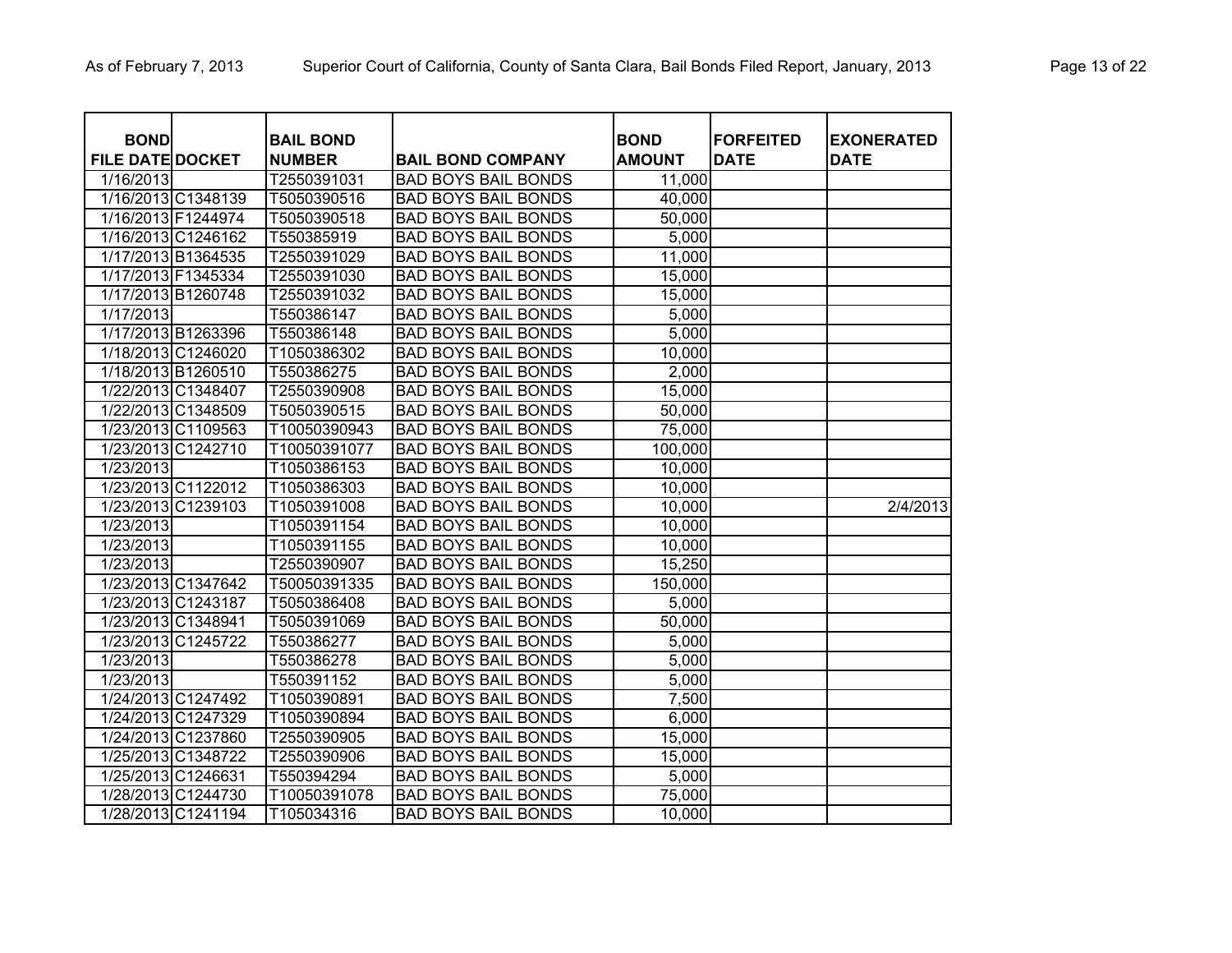| <b>BOND</b>             |                    | <b>BAIL BOND</b>    |                                | <b>BOND</b>   | <b>FORFEITED</b> | <b>EXONERATED</b> |
|-------------------------|--------------------|---------------------|--------------------------------|---------------|------------------|-------------------|
| <b>FILE DATE DOCKET</b> |                    | <b>NUMBER</b>       | <b>BAIL BOND COMPANY</b>       | <b>AMOUNT</b> | <b>DATE</b>      | <b>DATE</b>       |
| 1/28/2013               |                    | T1050386304         | <b>BAD BOYS BAIL BONDS</b>     | 10,000        |                  |                   |
| 1/28/2013               |                    | T1050386305         | <b>BAD BOYS BAIL BONDS</b>     | 10,000        |                  |                   |
|                         | 1/28/2013 C1349513 | T20050391334        | <b>BAD BOYS BAIL BONDS</b>     | 150,000       |                  |                   |
| 1/28/2013 C1247319      |                    | T2550390909         | <b>BAD BOYS BAIL BONDS</b>     | 25,000        |                  |                   |
| 1/28/2013               |                    | T5050391066         | <b>BAD BOYS BAIL BONDS</b>     | 40,000        |                  |                   |
| 1/28/2013 C1243982      |                    | T550390999          | <b>BAD BOYS BAIL BONDS</b>     | 5,000         |                  |                   |
| 1/29/2013               |                    | T10050391186        | <b>BAD BOYS BAIL BONDS</b>     | 66,000        |                  |                   |
| 1/29/2013               |                    | T1050390892         | <b>BAD BOYS BAIL BONDS</b>     | 10,000        |                  |                   |
|                         | 1/29/2013 C1232883 | T5050391300         | <b>BAD BOYS BAIL BONDS</b>     | 50,000        |                  |                   |
| 1/30/2013 B1263947      |                    | T1050394315         | <b>BAD BOYS BAIL BONDS</b>     | 10,000        |                  |                   |
| 1/31/2013               |                    | T1050391009         | <b>BAD BOYS BAIL BONDS</b>     | 5,000         |                  |                   |
|                         | 1/31/2013 C1119973 | T5050391301         | <b>BAD BOYS BAIL BONDS</b>     | 40,000        |                  |                   |
|                         | 1/24/2013 C1348213 | S99901999777        | <b>BAIL BOND MADE EASY</b>     | 200,000       |                  |                   |
| 1/24/2013 B1155694      |                    | S1001977323         | <b>BAIL BONDS MADE EASY</b>    | 10,000        |                  |                   |
| 1/24/2013 C1247031      |                    | S2501973188         | <b>BAIL BONDS MADE EASY</b>    | 15,000        |                  |                   |
|                         | 1/3/2013 F1345272  | FCS1001021915       | <b>BAIL HOTLINE BAIL BONDS</b> | 100,000       | 1/15/2013        |                   |
|                         | 1/3/2013 F1244153  | FCS1001043157       | <b>BAIL HOTLINE BAIL BONDS</b> | 75,000        |                  |                   |
|                         | 1/4/2013 F1345299  | FCS101058673        | <b>BAIL HOTLINE BAIL BONDS</b> | 10,000        | 1/11/2013        |                   |
| 1/4/2013                |                    | FCS101065230        | <b>BAIL HOTLINE BAIL BONDS</b> | 5,000         |                  |                   |
|                         | 1/4/2013 BB727761  | FCS101065231        | <b>BAIL HOTLINE BAIL BONDS</b> | 5,000         |                  |                   |
|                         | 1/4/2013 C1348007  | FCS501048475        | <b>BAIL HOTLINE BAIL BONDS</b> | 30,000        |                  |                   |
|                         | 1/7/2013 C1348358  | FCS101051651        | <b>BAIL HOTLINE BAIL BONDS</b> | 10,000        |                  |                   |
|                         | 1/7/2013 C1065738  | FCS101058551        | <b>BAIL HOTLINE BAIL BONDS</b> | 5,000         |                  |                   |
|                         | 1/7/2013 C1347907  | FCS251048430        | <b>BAIL HOTLINE BAIL BONDS</b> | 20,000        |                  | 1/18/2013         |
|                         | 1/7/2013 C1242598  | FCS251048433        | <b>BAIL HOTLINE BAIL BONDS</b> | 15,000        | 1/25/2013        |                   |
| $\frac{1}{7}/2013$      |                    | FCS251058893        | <b>BAIL HOTLINE BAIL BONDS</b> | 15,000        |                  |                   |
|                         | 1/8/2013 F1345351  | FCS101062574        | <b>BAIL HOTLINE BAIL BONDS</b> | 10,000        |                  | 2/1/2013          |
| $\sqrt{1/8/2013}$       |                    | FCS251062782        | <b>BAIL HOTLINE BAIL BONDS</b> | 11,000        |                  |                   |
|                         | 1/8/2013 B1364107  | FCS501052012        | <b>BAIL HOTLINE BAIL BONDS</b> | 50,000        |                  |                   |
|                         | 1/9/2013 C1348152  | FCS251062783        | <b>BAIL HOTLINE BAIL BONDS</b> | 15,000        |                  |                   |
|                         | 1/10/2013 B1262898 | FCS101062576        | <b>BAIL HOTLINE BAIL BONDS</b> | 5,000         |                  |                   |
|                         | 1/10/2013 B1259759 | FCS251062785        | <b>BAIL HOTLINE BAIL BONDS</b> | 20,000        |                  |                   |
|                         | 1/10/2013 C1349308 | FCS251065390        | <b>BAIL HOTLINE BAIL BONDS</b> | 20,000        |                  |                   |
| 1/11/2013               |                    | 211834 FCS251062780 | <b>BAIL HOTLINE BAIL BONDS</b> | 25,000        |                  |                   |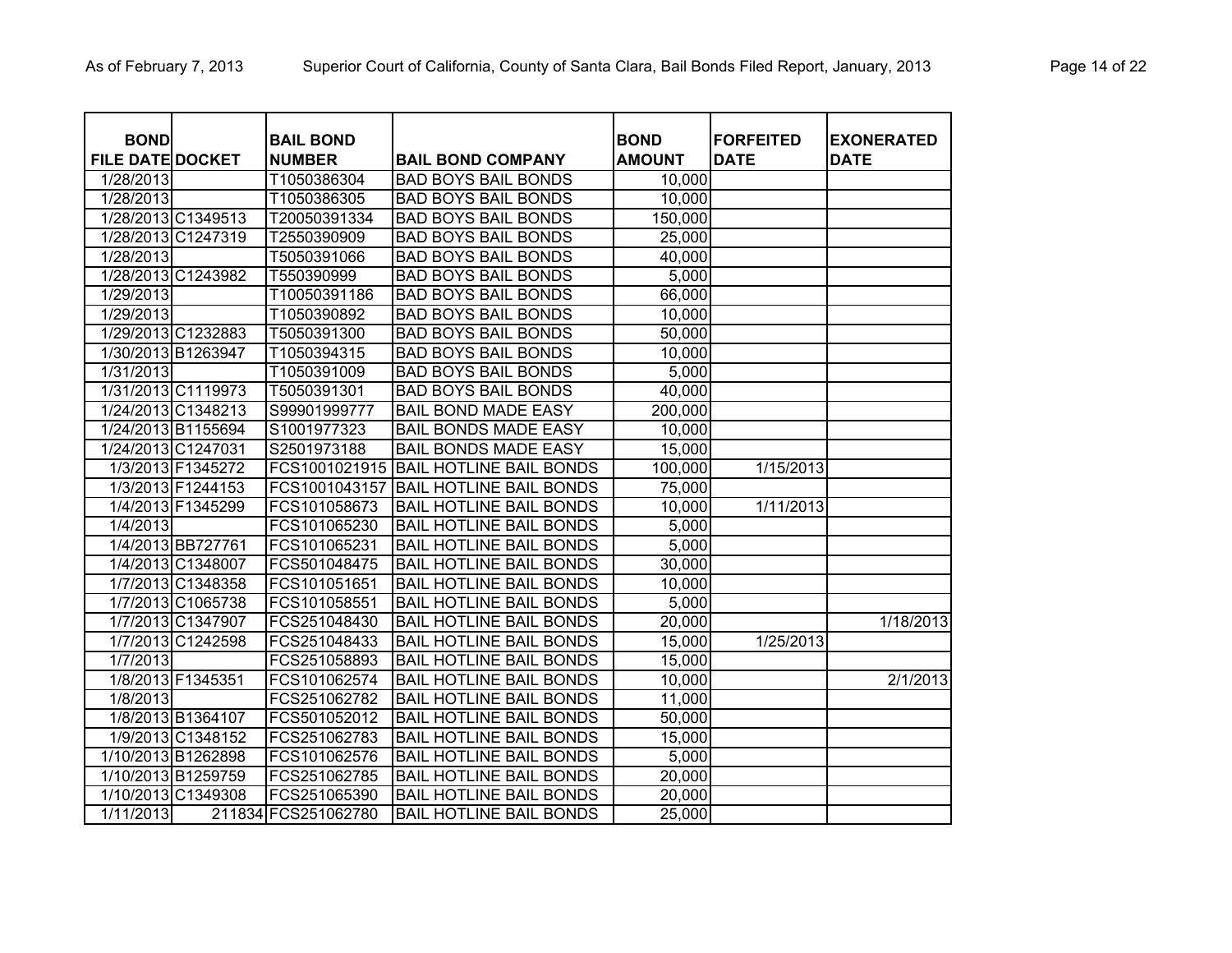| <b>BOND</b>             |                    | <b>BAIL BOND</b> |                                | <b>BOND</b>   | <b>FORFEITED</b> | <b>EXONERATED</b> |
|-------------------------|--------------------|------------------|--------------------------------|---------------|------------------|-------------------|
| <b>FILE DATE DOCKET</b> |                    | <b>NUMBER</b>    | <b>BAIL BOND COMPANY</b>       | <b>AMOUNT</b> | <b>DATE</b>      | <b>DATE</b>       |
| 1/11/2013 F1245146      |                    | FCS251062781     | <b>BAIL HOTLINE BAIL BONDS</b> | 20,000        |                  |                   |
| 1/14/2013 C1121262      |                    | FCS1001043159    | <b>BAIL HOTLINE BAIL BONDS</b> | 100,000       |                  | 1/25/2013         |
| 1/14/2013 B1262907      |                    | FCS101062577     | <b>BAIL HOTLINE BAIL BONDS</b> | 10,000        |                  |                   |
| 1/14/2013 C1103796      |                    | FCS251065389     | <b>BAIL HOTLINE BAIL BONDS</b> | 25,000        |                  |                   |
| 1/14/2013               |                    | FCS251065391     | <b>BAIL HOTLINE BAIL BONDS</b> | 15,000        |                  |                   |
| 1/14/2013               |                    | FCS251065392     | <b>BAIL HOTLINE BAIL BONDS</b> | 15,000        |                  |                   |
| 1/14/2013               |                    | FCS501043063     | <b>BAIL HOTLINE BAIL BONDS</b> | 26,000        |                  |                   |
| 1/14/2013               |                    | FCS501043064     | <b>BAIL HOTLINE BAIL BONDS</b> | 50,000        |                  |                   |
| 1/15/2013               |                    | FCS101062578     | <b>BAIL HOTLINE BAIL BONDS</b> | 10,000        |                  |                   |
| 1/15/2013 C1348747      |                    | FCS101062579     | <b>BAIL HOTLINE BAIL BONDS</b> | 10,000        |                  | 1/15/2013         |
| 1/16/2013 C1247333      |                    | FCS101062581     | <b>BAIL HOTLINE BAIL BONDS</b> | 6,000         |                  |                   |
| 1/16/2013 C1229788      |                    | FCS101065233     | <b>BAIL HOTLINE BAIL BONDS</b> | 5,000         |                  |                   |
| 1/16/2013 C1229514      |                    | FCS101065234     | <b>BAIL HOTLINE BAIL BONDS</b> | 5,000         |                  |                   |
| 1/16/2013 C1237270      |                    | FCS101065235     | <b>BAIL HOTLINE BAIL BONDS</b> | 5,000         |                  |                   |
| 1/16/2013 F1244408      |                    | FCS101068890     | <b>BAIL HOTLINE BAIL BONDS</b> | 5,000         |                  |                   |
| 1/16/2013               |                    | FCS251065393     | <b>BAIL HOTLINE BAIL BONDS</b> | 20,000        |                  |                   |
| 1/16/2013 C1224150      |                    | FCS501054041     | <b>BAIL HOTLINE BAIL BONDS</b> | 5,000         |                  |                   |
| 1/22/2013 C1245406      |                    | FCS1001043160    | <b>BAIL HOTLINE BAIL BONDS</b> | 100,000       |                  |                   |
| 1/23/2013 F1345597      |                    | FCS1001048559    | <b>BAIL HOTLINE BAIL BONDS</b> | 6,025,000     |                  |                   |
| 1/23/2013 B1364536      |                    | FCS1001054094    | <b>BAIL HOTLINE BAIL BONDS</b> | 100,000       |                  |                   |
| 1/23/2013 F1345438      |                    | FCS101062582     | <b>BAIL HOTLINE BAIL BONDS</b> | 10,000        |                  | 2/1/2013          |
| 1/23/2013               |                    | FCS101065236     | <b>BAIL HOTLINE BAIL BONDS</b> | 10,000        |                  |                   |
|                         | 1/23/2013 CC944074 | FCS101065237     | <b>BAIL HOTLINE BAIL BONDS</b> | 1,000         |                  |                   |
| 1/23/2013               |                    | FCS101068884     | <b>BAIL HOTLINE BAIL BONDS</b> | 10,000        |                  |                   |
| 1/23/2013 C1243347      |                    | FCS101068885     | <b>BAIL HOTLINE BAIL BONDS</b> | 2,000         |                  |                   |
| 1/23/2013               |                    | FCS101068886     | <b>BAIL HOTLINE BAIL BONDS</b> | 10,000        |                  |                   |
| 1/23/2013 CC470052      |                    | FCS101078126     | <b>BAIL HOTLINE BAIL BONDS</b> | 10,000        |                  |                   |
| 1/23/2013 B1263543      |                    | FCS2501059081    | <b>BAIL HOTLINE BAIL BONDS</b> | 150,000       |                  |                   |
| 1/23/2013               |                    | FCS251065394     | <b>BAIL HOTLINE BAIL BONDS</b> | 25,000        |                  |                   |
| 1/23/2013               |                    | FCS251066885     | <b>BAIL HOTLINE BAIL BONDS</b> | 25,000        |                  |                   |
| 1/23/2013               |                    | FCS501067844     | <b>BAIL HOTLINE BAIL BONDS</b> | 26,000        |                  | 2/5/2013          |
| 1/24/2013 B1154182      |                    | FCS101068882     | <b>BAIL HOTLINE BAIL BONDS</b> | 5,000         |                  |                   |
| 1/24/2013 EE504491      |                    | FCS101078127     | <b>BAIL HOTLINE BAIL BONDS</b> | 7,500         |                  |                   |
| 1/24/2013 C1225975      |                    | FCS101078128     | <b>BAIL HOTLINE BAIL BONDS</b> | 4,000         |                  |                   |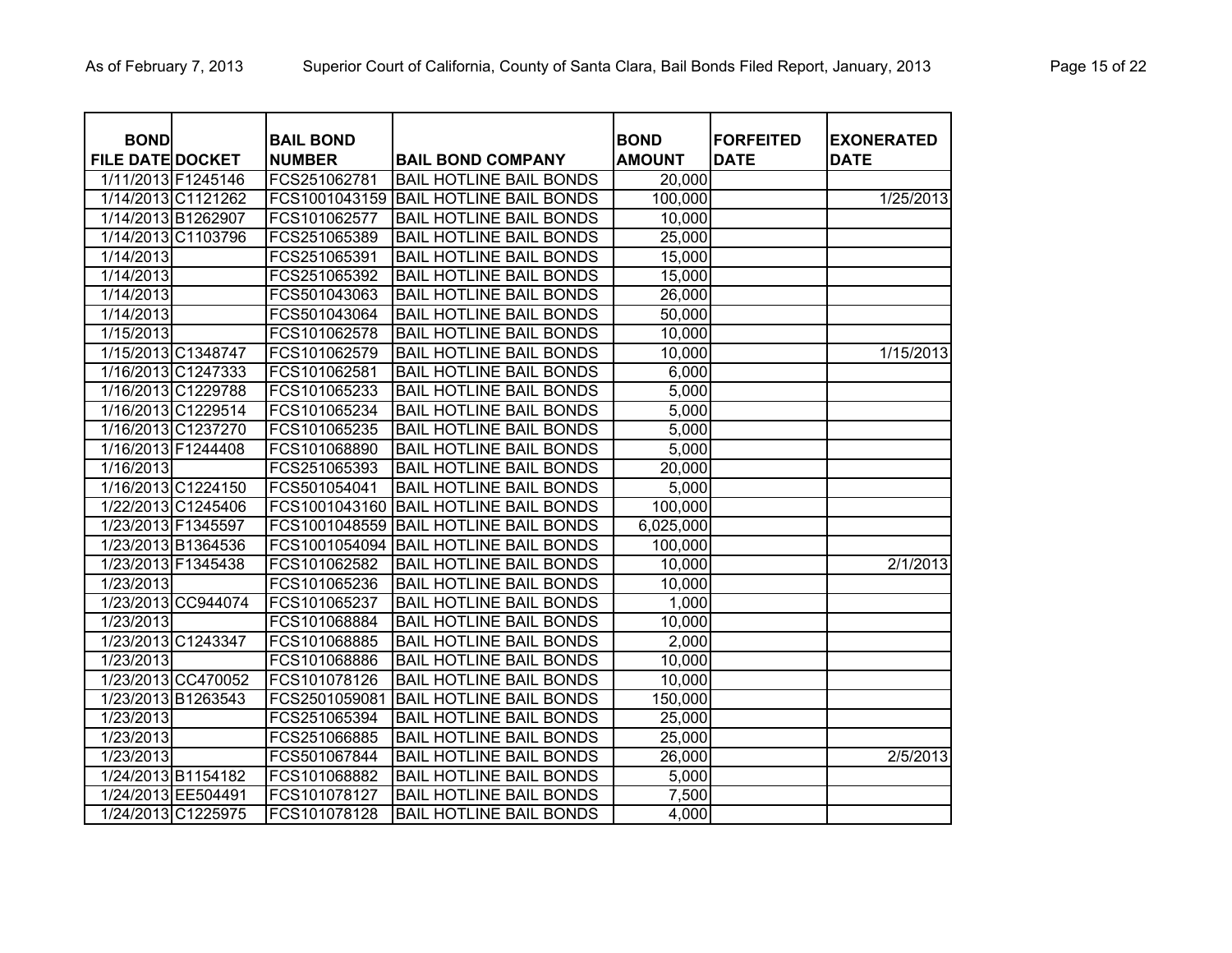| <b>BOND</b>             |                    | <b>BAIL BOND</b> |                                       | <b>BOND</b>   | <b>FORFEITED</b> | <b>EXONERATED</b> |
|-------------------------|--------------------|------------------|---------------------------------------|---------------|------------------|-------------------|
| <b>FILE DATE DOCKET</b> |                    | <b>NUMBER</b>    | <b>BAIL BOND COMPANY</b>              | <b>AMOUNT</b> | <b>DATE</b>      | <b>DATE</b>       |
|                         | 1/24/2013 CC780095 | FCS251066886     | <b>BAIL HOTLINE BAIL BONDS</b>        | 15,000        |                  |                   |
|                         | 1/28/2013 C1349464 | FCS101068883     | <b>BAIL HOTLINE BAIL BONDS</b>        | 10,000        |                  |                   |
| 1/28/2013               |                    | FCS101080672     | <b>BAIL HOTLINE BAIL BONDS</b>        | 1,000         |                  |                   |
| 1/28/2013 B1261535      |                    | FCS251067822     | <b>BAIL HOTLINE BAIL BONDS</b>        | 10,000        |                  |                   |
| 1/28/2013               |                    | FCS251067823     | <b>BAIL HOTLINE BAIL BONDS</b>        | 11,000        |                  |                   |
| 1/28/2013               |                    | FCS251078304     | <b>BAIL HOTLINE BAIL BONDS</b>        | 15,000        |                  |                   |
|                         | 1/28/2013 C1242422 | FCS251078306     | <b>BAIL HOTLINE BAIL BONDS</b>        | 21,000        |                  |                   |
| 1/28/2013 C1349393      |                    | FCS501035261     | <b>BAIL HOTLINE BAIL BONDS</b>        | 35,000        |                  |                   |
| 1/29/2013 C1348747      |                    |                  | FCS1001054095 BAIL HOTLINE BAIL BONDS | 50,000        |                  |                   |
| 1/30/2013 B1263730      |                    | FCS251078305     | <b>BAIL HOTLINE BAIL BONDS</b>        | 20,000        |                  |                   |
| 1/30/2013               |                    | FCS251078307     | <b>BAIL HOTLINE BAIL BONDS</b>        | 12,000        |                  |                   |
| 1/30/2013 C1349481      |                    | FCS501053982     | <b>BAIL HOTLINE BAIL BONDS</b>        | 50,000        |                  |                   |
| 1/2/2013                |                    |                  | 5111981252 BODYGUARD BAIL BONDS       | 10,000        |                  |                   |
|                         | 1/4/2013 C1348054  |                  | 5271614056 BODYGUARD BAIL BONDS       | 25,000        |                  |                   |
|                         | 1/14/2013 C1235645 |                  | 5801348237 BODYGUARD BAIL BONDS       | 5,000         |                  |                   |
| 1/23/2013               |                    |                  | 5112081973 BODYGUARD BAIL BONDS       | 10,000        |                  |                   |
| 1/23/2013 C1085920      |                    |                  | 5271614717 BODYGUARD BAIL BONDS       | 15,000        |                  |                   |
| 1/23/2013               |                    |                  | 5550939162 BODYGUARD BAIL BONDS       | 35,000        |                  |                   |
| 1/24/2013               |                    |                  | 5271614043 BODYGUARD BAIL BONDS       | 10,000        |                  |                   |
| 1/28/2013               |                    | SV504059609      | <b>BODYGUARD BAIL BONDS</b>           | 50,000        |                  |                   |
| 1/17/2013 C1247327      |                    | IS30K135636      | <b>BUFFY SPARACINO BAIL BON</b>       | 6,000         |                  |                   |
| 1/14/2013 C1237408      |                    | 2013BB009923     | <b>DISCREET BAIL BONDS</b>            | 10,000        |                  |                   |
| 1/22/2013               |                    | 2013CC006874     | <b>DISCREET BAIL BONDS</b>            | 21,000        |                  |                   |
| 1/24/2013 C1349206      |                    | 2013CC006875     | <b>DISCREET BAIL BONDS</b>            | 25,000        |                  |                   |
| 1/2/2013                |                    | 2012CC022694     | ED MUMBERT BAIL BONDS                 | 25,000        |                  | 1/14/2013         |
|                         | 1/4/2013 B1364390  | 2013BB012861     | ED MUMBERT BAIL BONDS                 | 10,000        |                  |                   |
| 1/7/2013                |                    | 2013DD007101     | ED MUMBERT BAIL BONDS                 | 40,000        |                  |                   |
|                         | 1/10/2013 C1347754 | 2013FF000391     | ED MUMBERT BAIL BONDS                 | 250,000       |                  |                   |
| 1/23/2013 F1345529      |                    | 2013EE003477     | ED MUMBERT BAIL BONDS                 | 100,000       |                  |                   |
| 1/31/2013               |                    | 2013BB012863     | ED MUMBERT BAIL BONDS                 | 10,000        |                  |                   |
|                         | 1/8/2013 F1243439  |                  | 5271517201 EIGHT BALL BAIL BONDS      | 10,000        |                  |                   |
|                         | 1/14/2013 F1139300 |                  | 5111962888 EIGHT BALL BAIL BONDS      | 5,000         |                  |                   |
| 1/16/2013 F1244087      |                    |                  | 5112042253 EIGHT BALL BAIL BONDS      | 6,000         |                  |                   |
| 1/23/2013 F1242337      |                    |                  | 5271615011 EIGHT BALL BAIL BONDS      | 15,000        |                  |                   |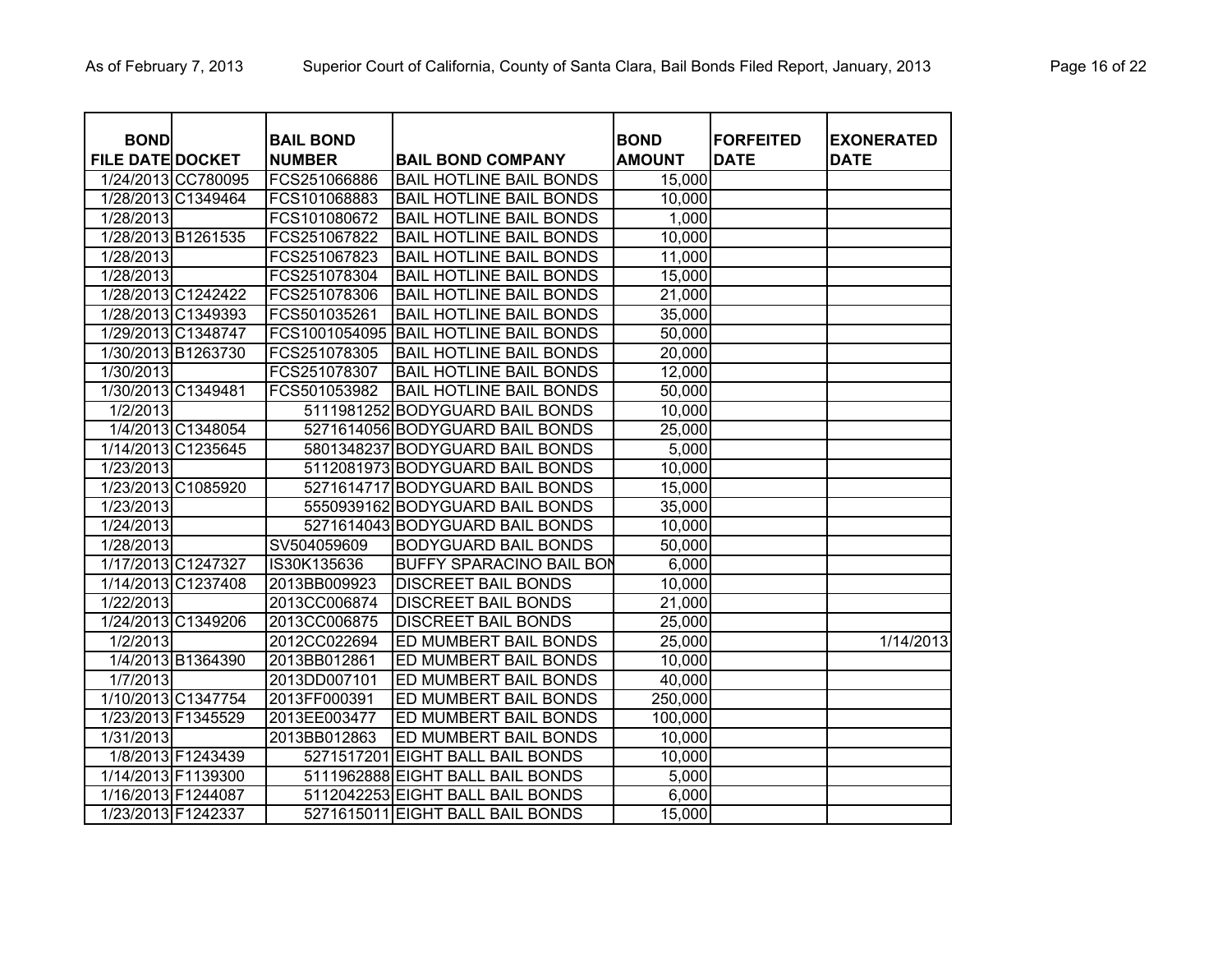| <b>BOND</b>             |                    |                                   |                                  | <b>BOND</b>   | <b>FORFEITED</b> |                                  |
|-------------------------|--------------------|-----------------------------------|----------------------------------|---------------|------------------|----------------------------------|
| <b>FILE DATE DOCKET</b> |                    | <b>BAIL BOND</b><br><b>NUMBER</b> | <b>BAIL BOND COMPANY</b>         | <b>AMOUNT</b> | <b>DATE</b>      | <b>EXONERATED</b><br><b>DATE</b> |
|                         | 1/25/2013 F1244615 |                                   | 5801377806 EIGHT BALL BAIL BONDS | 5,000         |                  |                                  |
|                         | 1/31/2013 C1347763 |                                   | 5271615037 EIGHT BALL BAIL BONDS | 20,000        |                  |                                  |
|                         | 1/14/2013 B1263654 | IS15K240359                       | <b>ERICH CAMPANA BAIL BOND</b>   | 10,000        |                  |                                  |
|                         | 1/31/2013 B1049959 | S1001901840                       | <b>GARNER BAIL BONDS</b>         | 10,000        |                  |                                  |
|                         | 1/23/2013 C1247090 | FCS501025362                      | <b>GOODFELLAS BAIL BONDS</b>     | 10,000        |                  |                                  |
|                         | 1/24/2013 C1245708 | 5111948307                        | <b>JAKE'S BAIL BONDS</b>         | 10,000        |                  |                                  |
|                         | 1/2/2013 B1156865  | 2012CC003068                      | <b>JM BAIL BONDS</b>             | 20,000        |                  |                                  |
|                         | 1/2/2013 B1259897  | 2013CC004851                      | <b>JM BAIL BONDS</b>             | 20,000        |                  | 1/9/2013                         |
|                         | 1/23/2013 B1263988 | 2013EE00157                       | KATHY ERKEN BAIL BONDS           | 100,000       |                  |                                  |
|                         | 1/18/2013 B1261086 | A1000607143                       | KEITH CARTER BAIL BONDS          | 10,000        |                  |                                  |
| 1/8/2013                |                    | S2501929886                       | <b>LATINO BAIL BONDS</b>         | 16,000        |                  |                                  |
| 1/16/2013 F1244487      |                    | S1001858372                       | <b>LATINO BAIL BONDS</b>         | 5,000         |                  |                                  |
| 1/23/2013               |                    | S1001881502                       | <b>LATINO BAIL BONDS</b>         | 11,000        |                  |                                  |
| 1/25/2013               |                    | S2501929888                       | <b>LATINO BAIL BONDS</b>         | 21,000        |                  |                                  |
|                         | 1/28/2013 C1247083 | S0501869368                       | <b>LATINO BAIL BONDS</b>         | 6,000         |                  |                                  |
| 1/28/2013               |                    | S1001883696                       | <b>LATINO BAIL BONDS</b>         | 10,000        |                  |                                  |
| 1/28/2013               |                    | S1001926355                       | <b>LATINO BAIL BONDS</b>         | 10,000        |                  |                                  |
|                         | 1/30/2013 C1114069 | S5001931768                       | <b>LATINO BAIL BONDS</b>         | 50,000        |                  |                                  |
|                         | 1/30/2013 C1114256 | S5001974172                       | <b>LATINO BAIL BONDS</b>         | 50,000        |                  |                                  |
|                         | 1/30/2013 C1246097 | SO501877050                       | <b>LATINO BAIL BONDS</b>         | 5,000         |                  |                                  |
|                         | 1/2/2013 C1347934  |                                   | 5271476814 LE BAIL BONDS         | 25,000        |                  |                                  |
|                         | 1/2/2013 B1364237  |                                   | 5271476827 LE BAIL BONDS         | 16,000        |                  |                                  |
|                         | 1/3/2013 F1345590  |                                   | 5112061148 LE BAIL BONDS         | 10,000        |                  |                                  |
|                         | 1/3/2013 B1364187  |                                   | 5271578664 LE BAIL BONDS         | 25,000        |                  |                                  |
|                         | 1/3/2013 C1234623  | LX3010022383                      | LE BAIL BONDS                    | 30,000        |                  |                                  |
| 1/7/2013                |                    |                                   | 5112061094 LE BAIL BONDS         | 10,000        |                  |                                  |
| 1/7/2013                |                    |                                   | 5271598220 LE BAIL BONDS         | 20,000        |                  |                                  |
| 1/9/2013                |                    |                                   | 5112061078 LE BAIL BONDS         | 1,000         |                  |                                  |
|                         | 1/9/2013 C1227910  | LX1510022373                      | LE BAIL BONDS                    | 5,000         |                  |                                  |
| 1/11/2013               |                    |                                   | 5105316970 LE BAIL BONDS         | 83,000        |                  |                                  |
|                         | 1/11/2013 C1246625 | LX7510022400                      | LE BAIL BONDS                    | 75,000        |                  |                                  |
| 1/14/2013               |                    |                                   | 5112084015 LE BAIL BONDS         | 11,000        |                  |                                  |
| 1/14/2013 C1236101      |                    | LX3010022387                      | LE BAIL BONDS                    | 25,000        |                  |                                  |
| 1/15/2013               |                    | LX1510022381                      | LE BAIL BONDS                    | 10,000        |                  |                                  |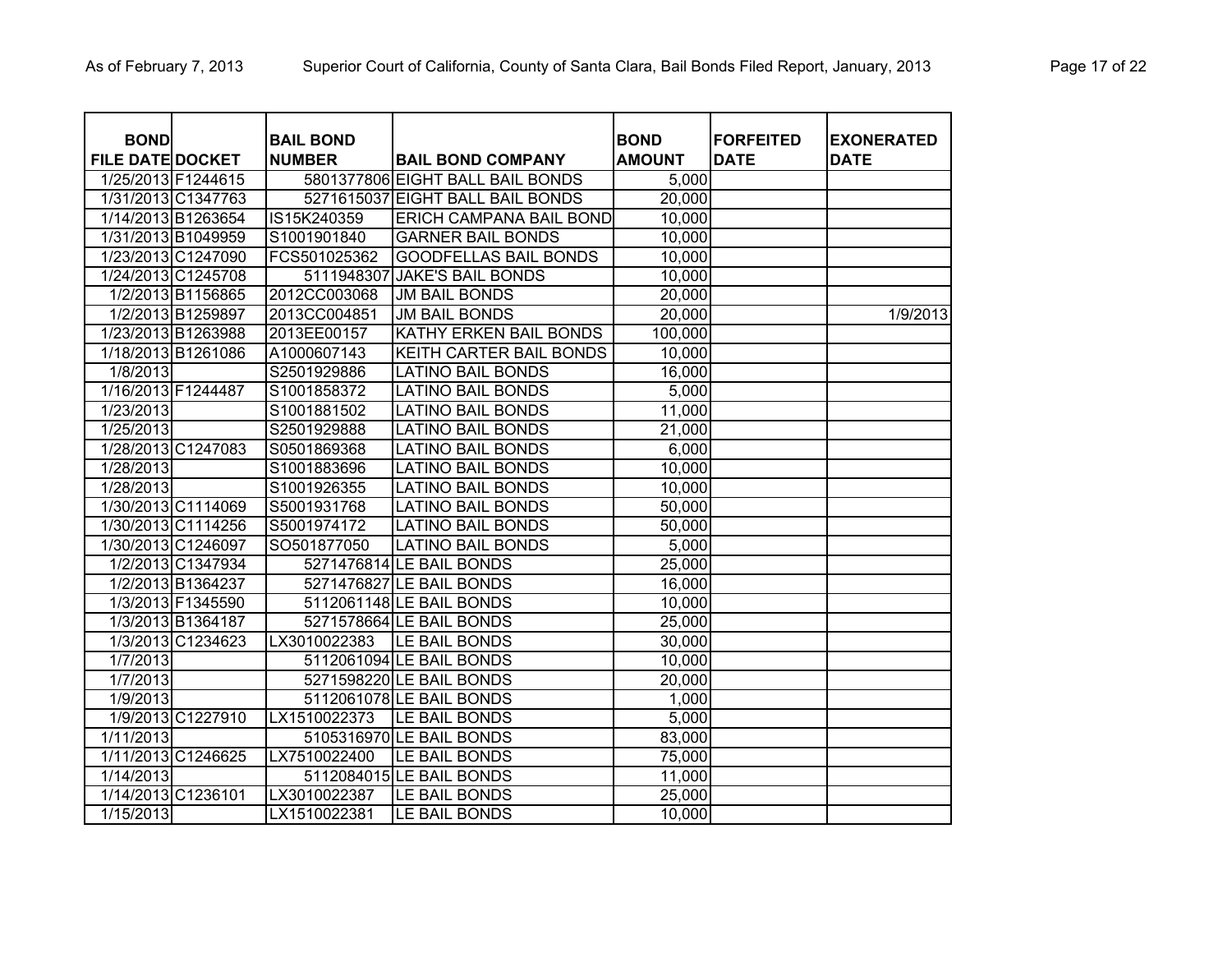| <b>BOND</b><br><b>FILE DATE DOCKET</b> |                    | <b>BAIL BOND</b><br><b>NUMBER</b> |                                                      | <b>BOND</b><br><b>AMOUNT</b> | <b>FORFEITED</b><br><b>DATE</b> | <b>EXONERATED</b><br><b>DATE</b> |
|----------------------------------------|--------------------|-----------------------------------|------------------------------------------------------|------------------------------|---------------------------------|----------------------------------|
|                                        |                    |                                   | <b>BAIL BOND COMPANY</b><br>5112084028 LE BAIL BONDS |                              |                                 |                                  |
| 1/23/2013                              |                    |                                   | 5112084031 LE BAIL BONDS                             | 11,000                       |                                 |                                  |
| 1/23/2013                              |                    |                                   |                                                      | 10,000                       |                                 |                                  |
| 1/23/2013                              |                    |                                   | 5112089643 LE BAIL BONDS                             | 10,000                       |                                 |                                  |
| 1/23/2013                              |                    |                                   | 5271578651 LE BAIL BONDS                             | 10,000                       |                                 |                                  |
| 1/23/2013                              |                    |                                   | 5271615615 LE BAIL BONDS                             | 16,000                       |                                 |                                  |
|                                        | 1/24/2013 C1349085 |                                   | 5112084057 LE BAIL BONDS                             | 5,000                        |                                 |                                  |
| 1/25/2013                              |                    |                                   | 5112089630 LE BAIL BONDS                             | 10,000                       |                                 |                                  |
|                                        | 1/25/2013 C1242648 |                                   | 5200096968 LE BAIL BONDS                             | 150,000                      |                                 |                                  |
|                                        | 1/28/2013 C1347475 |                                   | 5112089586 LE BAIL BONDS                             | 5,000                        |                                 |                                  |
| 1/28/2013                              |                    |                                   | 5112089627 LE BAIL BONDS                             | 10,000                       |                                 |                                  |
| 1/28/2013                              |                    |                                   | 5271578648 LE BAIL BONDS                             | 25,000                       |                                 |                                  |
|                                        | 1/28/2013 C1233465 |                                   | 5271615628 LE BAIL BONDS                             | 10,000                       |                                 |                                  |
|                                        | 1/28/2013 C1348353 |                                   | 55509429632 LE BAIL BONDS                            | 35,000                       |                                 |                                  |
| 1/28/2013                              |                    | AS30K62569                        | LE BAIL BONDS                                        | 25,000                       |                                 |                                  |
|                                        | 1/28/2013 C1237938 | LX3010022384                      | LE BAIL BONDS                                        | 25,000                       |                                 |                                  |
|                                        | 1/2/2013 C1348473  | LX3010022028                      | <b>LUNA BAIL BONDS</b>                               | 25,000                       |                                 |                                  |
| 1/2/2013                               |                    | LX3010022043                      | <b>LUNA BAIL BONDS</b>                               | 25,000                       |                                 | 1/14/2013                        |
|                                        | 1/2/2013 B1264081  | LX7510018685                      | <b>LUNA BAIL BONDS</b>                               | 50,000                       |                                 | 1/10/2013                        |
| 1/4/2013                               |                    | LX1510018580                      | <b>LUNA BAIL BONDS</b>                               | 10,000                       |                                 |                                  |
|                                        | 1/4/2013 C1348668  | LX3010022033                      | <b>LUNA BAIL BONDS</b>                               | 30,000                       |                                 |                                  |
|                                        | 1/7/2013 F1345617  | LX1510018558                      | <b>LUNA BAIL BONDS</b>                               | 10,000                       |                                 | 2/3/2013                         |
|                                        | 1/7/2013 C1245678  | LX1510020618                      | <b>LUNA BAIL BONDS</b>                               | 15,000                       | 1/16/2013                       |                                  |
|                                        | 1/7/2013 C1246628  | LX25010018795                     | <b>LUNA BAIL BONDS</b>                               | 150,000                      |                                 |                                  |
|                                        | 1/7/2013 B1364433  | LX3010020628                      | <b>LUNA BAIL BONDS</b>                               | 25,000                       |                                 |                                  |
|                                        | 1/7/2013 C1348006  | LX3010022036                      | <b>LUNA BAIL BONDS</b>                               | 25,000                       |                                 |                                  |
|                                        | 1/7/2013 C1244407  | LX3010022037                      | <b>LUNA BAIL BONDS</b>                               | 25,000                       |                                 |                                  |
|                                        | 1/8/2013 F1345507  | LX1510018781                      | <b>LUNA BAIL BONDS</b>                               | 10,000                       |                                 |                                  |
| 1/8/2013                               |                    | LX3010022034                      | <b>LUNA BAIL BONDS</b>                               | 25,000                       |                                 | 1/22/2013                        |
|                                        | 1/11/2013 C1111513 | LX7510018680                      | <b>LUNA BAIL BONDS</b>                               | 75,000                       |                                 |                                  |
|                                        | 1/14/2013 F1242024 | LX1510018543                      | <b>LUNA BAIL BONDS</b>                               | 8,000                        |                                 |                                  |
| 1/15/2013                              |                    | LX1510018782                      | <b>LUNA BAIL BONDS</b>                               | 10,000                       |                                 |                                  |
|                                        | 1/16/2013 C1242708 | LX3010022031                      | <b>LUNA BAIL BONDS</b>                               | 15,000                       |                                 |                                  |
| 1/16/2013                              |                    | LX5010018792                      | <b>LUNA BAIL BONDS</b>                               | 50,000                       |                                 |                                  |
| 1/17/2013                              |                    | LX10010024189                     | <b>LUNA BAIL BONDS</b>                               | 100,000                      |                                 |                                  |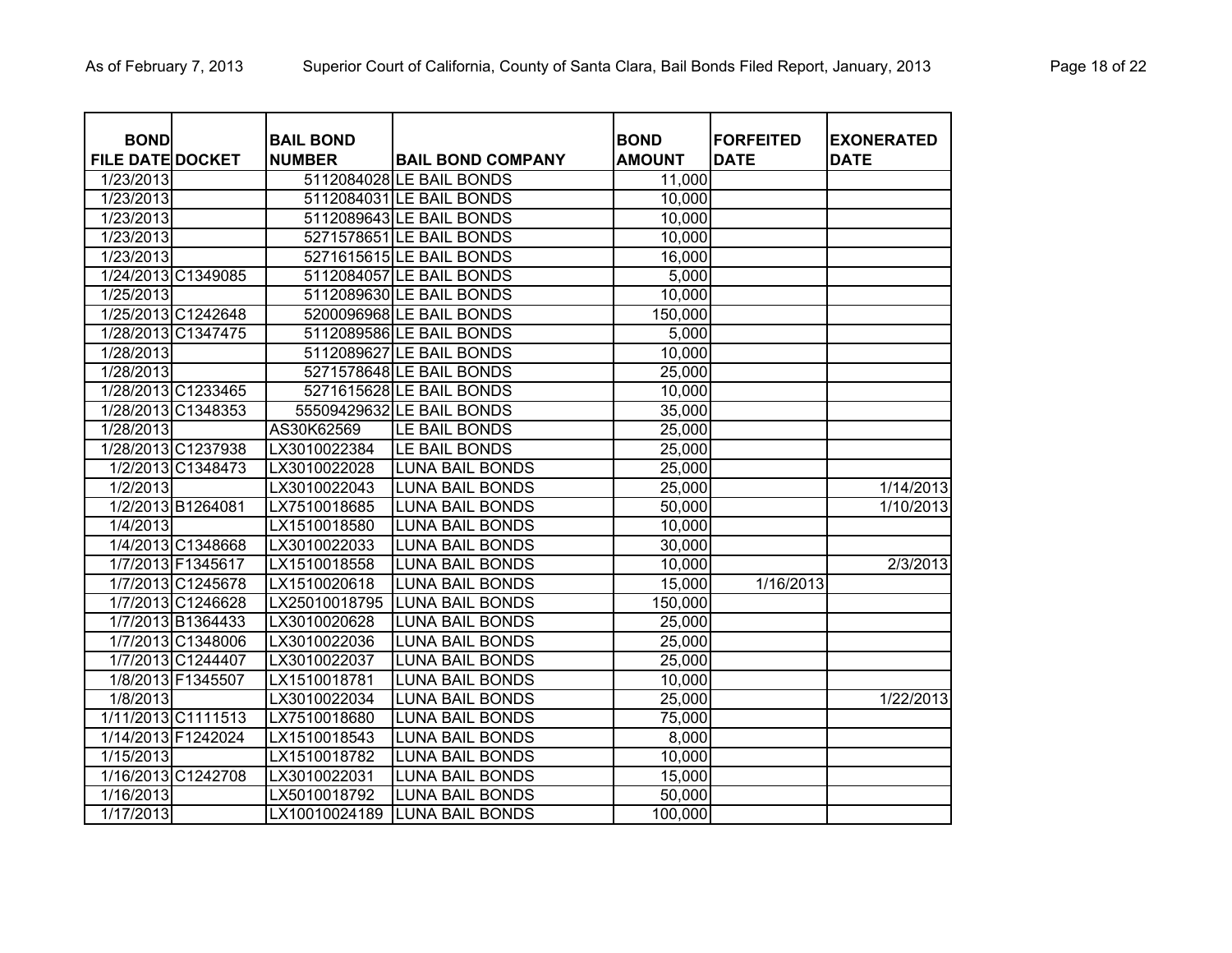| <b>BOND</b><br><b>FILE DATE DOCKET</b> |                    | <b>BAIL BOND</b><br><b>NUMBER</b> | <b>BAIL BOND COMPANY</b>  | <b>BOND</b><br><b>AMOUNT</b> | <b>FORFEITED</b><br><b>DATE</b> | <b>EXONERATED</b><br><b>DATE</b> |
|----------------------------------------|--------------------|-----------------------------------|---------------------------|------------------------------|---------------------------------|----------------------------------|
|                                        | 1/17/2013 F1035723 | LX710018528                       | <b>LUNA BAIL BONDS</b>    | 6,000                        |                                 |                                  |
| 1/17/2013 F1034026                     |                    | LX710018529                       | <b>LUNA BAIL BONDS</b>    | 5,000                        |                                 |                                  |
| 1/17/2013 F1033257                     |                    | LX710018530                       | <b>LUNA BAIL BONDS</b>    | 5,000                        |                                 |                                  |
| 1/23/2013                              |                    | LX10010024191                     | <b>LUNA BAIL BONDS</b>    | 100,000                      |                                 |                                  |
|                                        | 1/23/2013 F1243484 | LX1510018554                      | <b>LUNA BAIL BONDS</b>    | 10,000                       |                                 |                                  |
| 1/23/2013                              |                    | LX1510020622                      | <b>LUNA BAIL BONDS</b>    | 10,000                       |                                 |                                  |
|                                        | 1/23/2013 BB517531 | LX710012232                       | <b>LUNA BAIL BONDS</b>    | 3,000                        |                                 |                                  |
|                                        | 1/23/2013 C1231858 | LX710018527                       | <b>LUNA BAIL BONDS</b>    | 5,000                        |                                 | 1/23/2013                        |
|                                        | 1/24/2013 C1348465 | LX3010022029                      | <b>LUNA BAIL BONDS</b>    | 25,000                       |                                 |                                  |
|                                        | 1/25/2013 F1245123 | LX1510018582                      | <b>LUNA BAIL BONDS</b>    | 10,000                       |                                 |                                  |
|                                        | 1/25/2013 C1348456 | LX3010024155                      | <b>LUNA BAIL BONDS</b>    | 25,000                       |                                 |                                  |
| 1/28/2013                              |                    | LX1510020624                      | <b>LUNA BAIL BONDS</b>    | 10,000                       |                                 |                                  |
| 1/28/2013                              |                    | LX3010024156                      | <b>LUNA BAIL BONDS</b>    | 25,000                       |                                 |                                  |
|                                        | 1/29/2013 F1345469 | LX1510020625                      | <b>LUNA BAIL BONDS</b>    | 10,000                       |                                 |                                  |
| 1/29/2013                              |                    | LX5010020637                      | <b>LUNA BAIL BONDS</b>    | 30,000                       |                                 |                                  |
|                                        | 1/29/2013 C1242773 | LX710017195                       | <b>LUNA BAIL BONDS</b>    | 7,000                        |                                 |                                  |
|                                        | 1/2/2013 C1244834  | U12520427329                      | NOR CAL BAIL BONDS        | 65,000                       |                                 |                                  |
|                                        | 1/3/2013 B1261712  | LX1510014552                      | <b>OUT NOW BAIL BONDS</b> | 10,000                       |                                 |                                  |
|                                        | 1/2/2013 C1244361  | 2012AA118159                      | PACIFIC COAST BAIL BONDS  | 5,000                        |                                 |                                  |
|                                        | 1/2/2013 F1245047  | 2012BB034540                      | PACIFIC COAST BAIL BONDS  | 5,000                        |                                 |                                  |
|                                        | 1/4/2013 F1345250  | 2013BB010162                      | PACIFIC COAST BAIL BONDS  | 10,000                       |                                 | 1/15/2013                        |
| 1/4/2013                               |                    | 2013DD005602                      | PACIFIC COAST BAIL BONDS  | 50,000                       |                                 |                                  |
|                                        | 1/7/2013 F1345375  | 2013DD005604                      | PACIFIC COAST BAIL BONDS  | 51,000                       |                                 |                                  |
|                                        | 1/8/2013 C1349132  | 2013BB010165                      | PACIFIC COAST BAIL BONDS  | 10,000                       |                                 |                                  |
|                                        | 1/10/2013 B1364296 | 2012BB034426                      | PACIFIC COAST BAIL BONDS  | 10,000                       |                                 |                                  |
|                                        | 1/14/2013 B1261872 | 2013AA056093                      | PACIFIC COAST BAIL BONDS  | 5,000                        |                                 | 1/18/2013                        |
|                                        | 1/14/2013 CC825024 | 2013AA056095                      | PACIFIC COAST BAIL BONDS  | 5,000                        |                                 |                                  |
|                                        | 1/14/2013 C1245998 | 2013BB010168                      | PACIFIC COAST BAIL BONDS  | 10,000                       |                                 |                                  |
| 1/14/2013 F1242522                     |                    | 2013CC007072                      | PACIFIC COAST BAIL BONDS  | 20,000                       |                                 |                                  |
| 1/14/2013                              |                    | 2013CC007075                      | PACIFIC COAST BAIL BONDS  | 12,500                       |                                 |                                  |
| 1/15/2013 F1244843                     |                    | 2012BB010170                      | PACIFIC COAST BAIL BONDS  | 7,500                        |                                 |                                  |
|                                        | 1/18/2013 C1347753 | 2013BB010156                      | PACIFIC COAST BAIL BONDS  | 10,000                       |                                 | 1/29/2013                        |
| 1/22/2013                              |                    | 2013CC007073                      | PACIFIC COAST BAIL BONDS  | 11,000                       |                                 |                                  |
|                                        | 1/22/2013 CC800298 | 2013CC007076                      | PACIFIC COAST BAIL BONDS  | 25,000                       |                                 |                                  |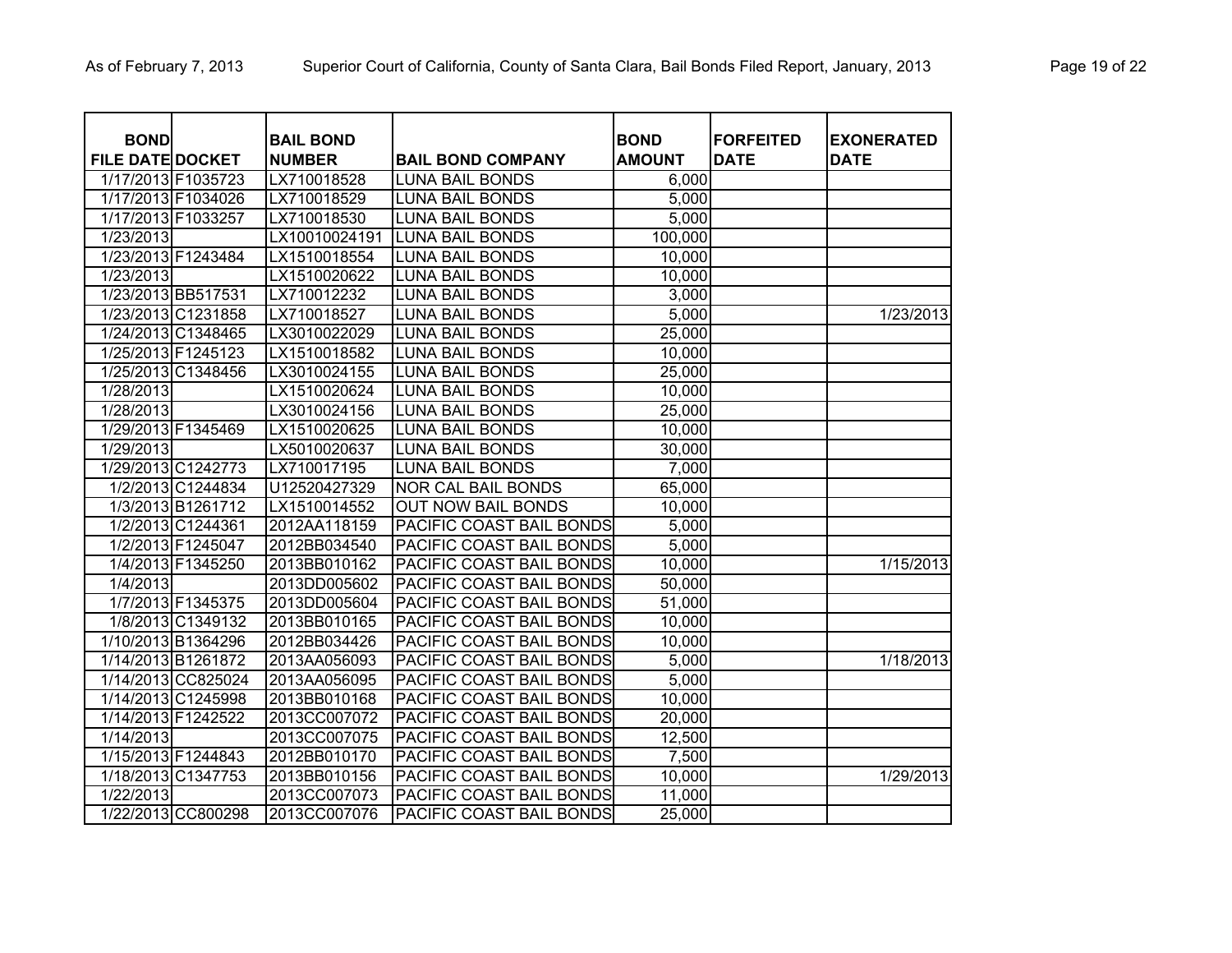| <b>BOND</b>             |                    | <b>BAIL BOND</b> |                                  | <b>BOND</b>   | <b>FORFEITED</b> | <b>EXONERATED</b> |
|-------------------------|--------------------|------------------|----------------------------------|---------------|------------------|-------------------|
| <b>FILE DATE DOCKET</b> |                    | <b>NUMBER</b>    | <b>BAIL BOND COMPANY</b>         | <b>AMOUNT</b> | <b>DATE</b>      | <b>DATE</b>       |
| 1/22/2013               |                    | 2013CC007077     | PACIFIC COAST BAIL BONDS         | 25,000        |                  |                   |
|                         | 1/23/2013 B1364672 | 2013CC007074     | PACIFIC COAST BAIL BONDS         | 10,000        |                  |                   |
|                         | 1/23/2013 B1263988 | 2013DD005606     | PACIFIC COAST BAIL BONDS         | 55,000        |                  |                   |
| 1/23/2013               |                    | 2013EE002631     | PACIFIC COAST BAIL BONDS         | 10,000        |                  |                   |
|                         | 1/28/2013 B1364698 | 2013CC006870     | PACIFIC COAST BAIL BONDS         | 15,000        |                  |                   |
|                         | 1/31/2013 C1347924 | 2013EE002632     | PACIFIC COAST BAIL BONDS         | 62,000        |                  |                   |
| $\sqrt{1/2/2013}$       |                    | 2013BB009932     | <b>RAMIREZ BAIL BONDS</b>        | 10,000        |                  |                   |
| 1/3/2013                |                    | 2012BB009931     | <b>RAMIREZ BAIL BONDS</b>        | 10,000        |                  |                   |
|                         | 1/7/2013 C1094600  | 2013DD005431     | <b>RAMIREZ BAIL BONDS</b>        | 20,000        |                  |                   |
|                         | 1/10/2013 C1349342 | 2013CC006884     | <b>RAMIREZ BAIL BONDS</b>        | 25,000        |                  |                   |
|                         | 1/16/2013 C1348065 | 2013EE002551     | <b>RAMIREZ BAIL BONDS</b>        | 75,000        |                  |                   |
| 1/31/2013               |                    | 2013BB009933     | <b>RAMIREZ BAIL BONDS</b>        | 11,000        |                  |                   |
| 1/23/2013               |                    |                  | 5112088576 REASONABLE BAIL BONDS | 10,000        |                  |                   |
|                         | 1/24/2013 C1348145 | AS100K18166      | SANTA CRUZ BAIL BONDS            | 90,000        |                  |                   |
| 1/3/2013                |                    | 2012BB033250     | <b>TAPOUT BAIL BONDS</b>         | 10,000        |                  | 1/31/2013         |
|                         | 1/7/2013 C1243739  | 2012DD012094     | <b>TAPOUT BAIL BONDS</b>         | 10,000        |                  |                   |
|                         | 1/7/2013 C1347907  | 2013CC007139     | <b>TAPOUT BAIL BONDS</b>         | 15,000        |                  |                   |
|                         | 1/8/2013 C1348266  | 2013CC007140     | <b>TAPOUT BAIL BONDS</b>         | 25,000        | 1/18/2013        | 1/31/2013         |
| 1/9/2013                |                    | 2013CC007151     | <b>TAPOUT BAIL BONDS</b>         | 20,000        |                  |                   |
|                         | 1/10/2013 C1245898 | 2013AA056154     | <b>TAPOUT BAIL BONDS</b>         | 10,000        |                  |                   |
| 1/10/2013               |                    | 2013BB010228     | <b>TAPOUT BAIL BONDS</b>         | 7,000         |                  |                   |
|                         | 1/18/2013 C1246011 | 2013BB010229     | <b>TAPOUT BAIL BONDS</b>         | 5,000         |                  |                   |
|                         | 1/23/2013 B1049630 | 2013BB010230     | <b>TAPOUT BAIL BONDS</b>         | 10,000        |                  |                   |
| 1/23/2013               |                    | 2013DD005671     | <b>TAPOUT BAIL BONDS</b>         | 50,000        |                  |                   |
|                         | 1/23/2013 B1364539 | 2013EE002671     | <b>TAPOUT BAIL BONDS</b>         | 70,000        |                  |                   |
|                         | 1/24/2013 C1348320 | 2013CC007152     | <b>TAPOUT BAIL BONDS</b>         | 20,000        |                  |                   |
| 1/24/2013               |                    | 2013CC007153     | <b>TAPOUT BAIL BONDS</b>         | 25,000        |                  |                   |
|                         | 1/28/2013 C1246085 | 2013CC007154     | <b>TAPOUT BAIL BONDS</b>         | 25,000        |                  |                   |
| 1/29/2013               |                    | 2013DD005672     | <b>TAPOUT BAIL BONDS</b>         | 35,000        |                  |                   |
|                         | 1/2/2013 B1264071  | AS50K41683       | THANG VO BAIL BONDS              | 20,000        |                  |                   |
| 1/14/2013               |                    | AS100K18098      | THANG VO BAIL BONDS              | 100,000       |                  |                   |
|                         | 1/31/2013 B1259433 | S2501929758      | THELMA GUERRA BAIL BOND          | 20,000        |                  |                   |
|                         | 1/14/2013 C1243253 | LX25010018497    | <b>VERONICA MELERO BAIL BO</b>   | 150,000       |                  |                   |
| 1/28/2013               |                    | LX1510018574     | <b>VERONICA MELERO BAIL BO</b>   | 11,000        |                  |                   |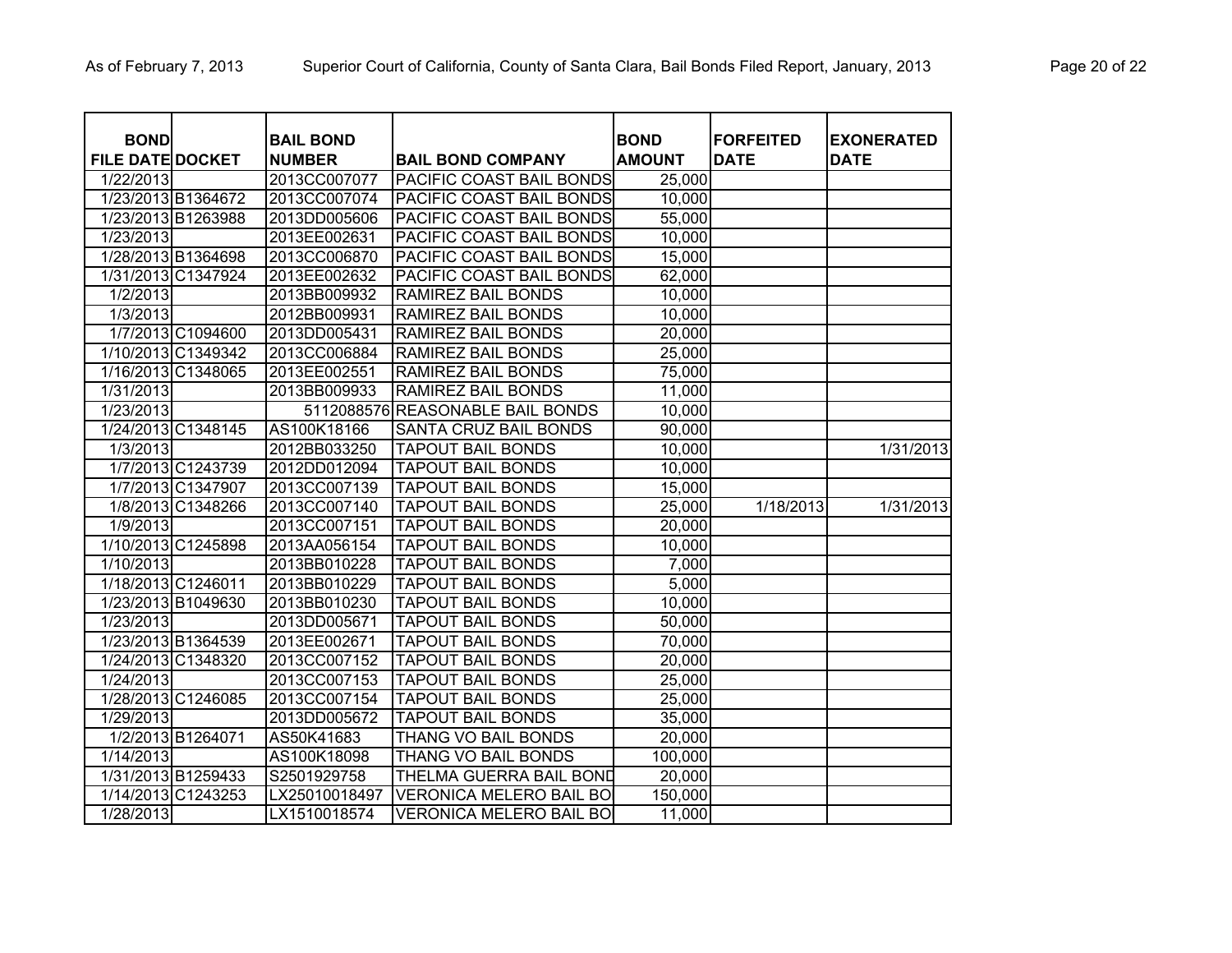| <b>BOND</b>             |                    | <b>BAIL BOND</b> |                                | <b>BOND</b>   | <b>FORFEITED</b> | <b>EXONERATED</b> |
|-------------------------|--------------------|------------------|--------------------------------|---------------|------------------|-------------------|
| <b>FILE DATE DOCKET</b> |                    | <b>NUMBER</b>    | <b>BAIL BOND COMPANY</b>       | <b>AMOUNT</b> | <b>DATE</b>      | <b>DATE</b>       |
|                         | 1/28/2013 C1244358 | LX25010024766    | <b>VERONICA MELERO BAIL BO</b> | 250,000       |                  |                   |
|                         | 1/31/2013 C1348944 | LX1510024759     | <b>VERONICA MELERO BAIL BO</b> | 10,000        |                  |                   |
|                         | 1/31/2013 C1246953 | LX3010024762     | <b>VERONICA MELERO BAIL BO</b> | 25,000        |                  |                   |
|                         | 1/31/2013 C1244301 | LX710024756      | <b>VERONICA MELERO BAIL BO</b> | 5,000         |                  |                   |
|                         | 1/2/2013 B1045617  | A72266123        | <b>VU BAIL BONDS</b>           | 2,500         |                  |                   |
|                         | 1/2/2013 B1264081  | AUL2087414       | <b>VU BAIL BONDS</b>           | 50,000        |                  |                   |
|                         | 1/2/2013 B1264081  | AUL2087425       | <b>VU BAIL BONDS</b>           | 50,000        |                  |                   |
| 1/7/2013                |                    | A152187260       | <b>VU BAIL BONDS</b>           | 10,000        |                  |                   |
|                         | 1/7/2013 C1246099  | A302132917       | <b>VU BAIL BONDS</b>           | 5,000         |                  |                   |
|                         | 1/7/2013 C1246781  | A72261212        | <b>VU BAIL BONDS</b>           | 5,000         |                  |                   |
|                         | 1/7/2013 C1104239  | A7226129         | <b>VU BAIL BONDS</b>           | 5,000         |                  |                   |
| 1/7/2013                |                    | A72266122        | <b>VU BAIL BONDS</b>           | 1,000         |                  |                   |
|                         | 1/11/2013 C1348522 | A302133508       | <b>VU BAIL BONDS</b>           | 20,000        |                  |                   |
|                         | 1/11/2013 C1348522 | AUL2088086       | <b>VU BAIL BONDS</b>           | 40,000        |                  |                   |
| 1/14/2013               |                    | A152188059       | <b>VU BAIL BONDS</b>           | 15,000        |                  |                   |
| 1/16/2013               |                    | A152188061       | <b>VU BAIL BONDS</b>           | 10,000        |                  |                   |
|                         | 1/17/2013 C1247148 | A72267476        | <b>VU BAIL BONDS</b>           | 5,000         |                  |                   |
| 1/23/2013               |                    | A152187259       | <b>VU BAIL BONDS</b>           | 10,000        |                  |                   |
| 1/23/2013 F1345531      |                    | A152188067       | <b>VU BAIL BONDS</b>           | 11,000        |                  |                   |
|                         | 1/23/2013 E1007832 | A152188069       | <b>VU BAIL BONDS</b>           | 10,000        |                  | 2/1/2013          |
| 1/23/2013               |                    | A302133501       | <b>VU BAIL BONDS</b>           | 25,000        |                  |                   |
| 1/23/2013               |                    | AUL2088080       | <b>VU BAIL BONDS</b>           | 50,000        |                  |                   |
|                         | 1/23/2013 C1348522 | AUL2088082       | <b>VU BAIL BONDS</b>           | 50,000        |                  |                   |
|                         | 1/25/2013 B1046362 | A302132903       | <b>VU BAIL BONDS</b>           | 30,000        |                  | 1/28/2013         |
|                         | 1/25/2013 E1007748 | A302132905       | <b>VU BAIL BONDS</b>           | 20,000        |                  | 1/28/2013         |
|                         | 1/25/2013 C1348962 | AUL2088084       | <b>VU BAIL BONDS</b>           | 35,000        |                  |                   |
| 1/28/2013               |                    | A152188062       | <b>VU BAIL BONDS</b>           | 10,000        |                  |                   |
|                         | 1/28/2013 B1263277 | A152188066       | <b>VU BAIL BONDS</b>           | 10,000        |                  |                   |
| 1/28/2013               |                    | A152188073       | <b>VU BAIL BONDS</b>           | 10,000        |                  |                   |
| 1/28/2013 B1155021      |                    | A302132906       | <b>VU BAIL BONDS</b>           | 20,000        |                  | 1/28/2013         |
|                         | 1/28/2013 B1153233 | A302132907       | <b>VU BAIL BONDS</b>           | 20,000        |                  | 1/28/2013         |
|                         | 1/28/2013 B1046129 | A302132908       | <b>VU BAIL BONDS</b>           | 20,000        |                  | 1/28/2013         |
| 1/28/2013               |                    | A72267471        | <b>VU BAIL BONDS</b>           | 5,000         |                  |                   |
| 1/28/2013               |                    | AUL2088087       | <b>VU BAIL BONDS</b>           | 40,000        |                  |                   |